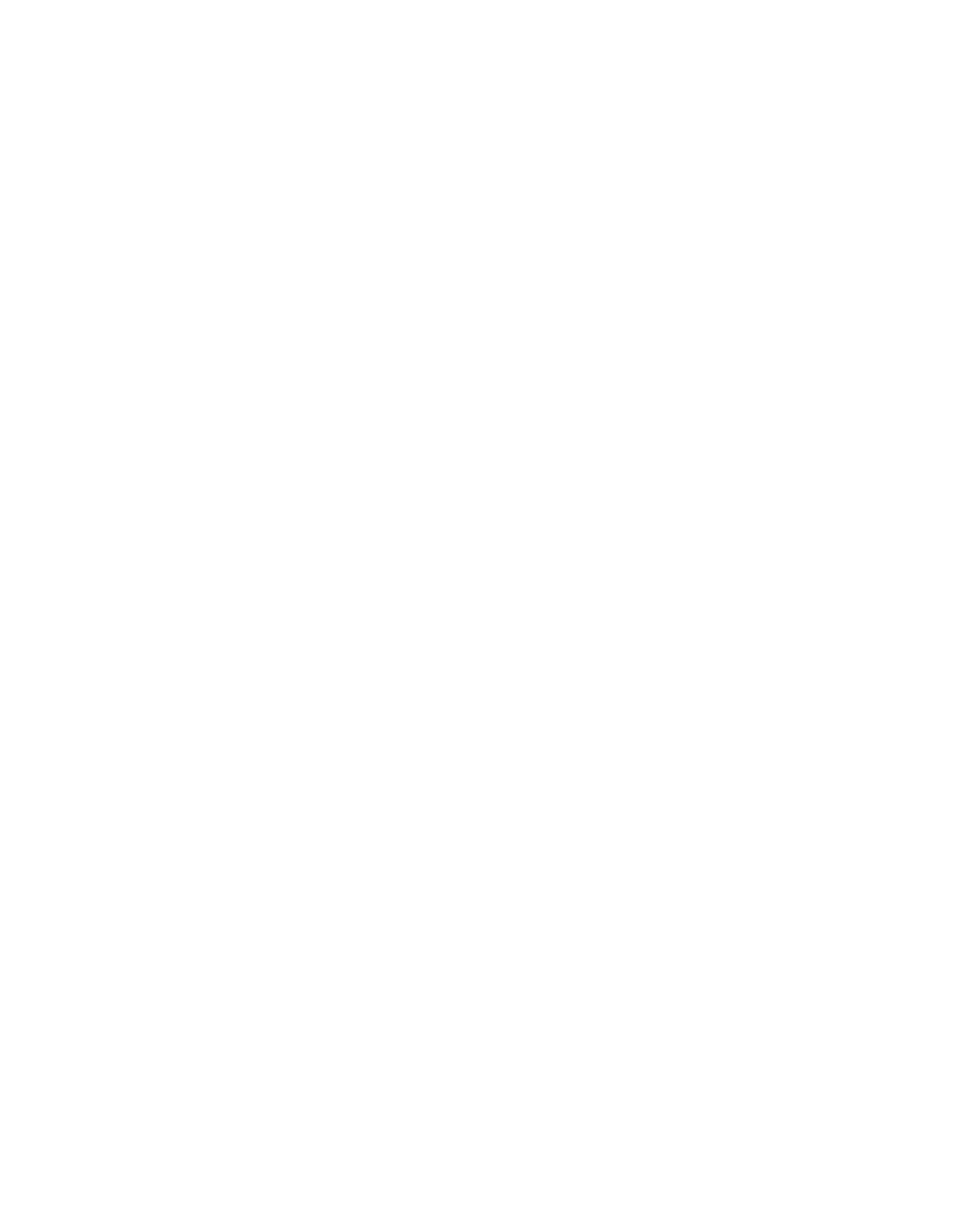Please be advised that after we have received favorable criminal inquiries, landlord references and your application is complete, **you will be contacted by NHA Management to have all of your belongings inspected by an approved pest control company** prior to moving into your apartment.

|                                                             | FEDERAL HOUSING PROGRAMS FACT SHEET                                                                          |                                                                                                  |  |  |  |  |  |  |
|-------------------------------------------------------------|--------------------------------------------------------------------------------------------------------------|--------------------------------------------------------------------------------------------------|--|--|--|--|--|--|
| <b>PROGRAM</b>                                              | <b>WHO IS ELIGIBLE</b>                                                                                       | <b>NHA DEVELOPMENTS</b>                                                                          |  |  |  |  |  |  |
| <b>FEDERAL FAMILY</b><br><b>HOUSING</b>                     | Low-income families where Head<br>of Household is 18 years of age<br>or older.                               | <b>CAPTAIN ROBERT COOK DRIVE</b><br><b>HIGH ROCK ESTATES</b><br>$(2,3,4 - \text{bedroom units})$ |  |  |  |  |  |  |
| <b>FEDERAL</b><br><b>ELDERLY/DISABLED</b><br><b>HOUSING</b> | Low-income Near Elderly (50-61)<br>and Elderly (62+) individuals/<br>Disabled<br>Single Working/<br>families | <b>SEABEDS WAY</b><br>(1-bedroom units)                                                          |  |  |  |  |  |  |
|                                                             | <b>ATTENTION: IMPORTANT INFORMATION REGARDING APPLICATIONS</b>                                               |                                                                                                  |  |  |  |  |  |  |

### • You **MUST COMPLETE** the **ENTIRE APPLICATION PACKAGE**

- You **MUST ATTACH ALL REQUESTED INFORMATION** and documentation pertaining to yourself and every household member listed on your application.
- You (and other adult household members, where required) **MUST SIGN ALL FORMS.**
- You **MUST WRITE YOUR NAME(S) EXACTLY** as they appear on your **SOCIAL SECURITY CARD(S)**.
- Incomplete applications **WILL NOT** be processed.
- Applications where names of household members do not match the Social Security cards provided will be considered **INVALID**.
- Incomplete or invalid applications **WILL BE RETURNED** to you for completion/corrections.
- Please **SUBMIT** completed applications to:

**NEEDHAM HOUSING AUTHORITY 21 Highland Circle, Suite 10 Needham, MA 02494 ATTN: Admissions Office**

# **APPLICANT VERIFICATION CHECK LIST**

- Please submit **COPIES ONLY** of the documents below.Originals **WILL NOT** be accepted.
- NEEDHAM HOUSING AUTHORITY(NHA) **DOES NOT** make photocopies.
- Please provide these verifications for the Head of Household and every member listed on your application, where required and applicable.

**FORM OF VERIFICATION WHO MUST SUBMIT**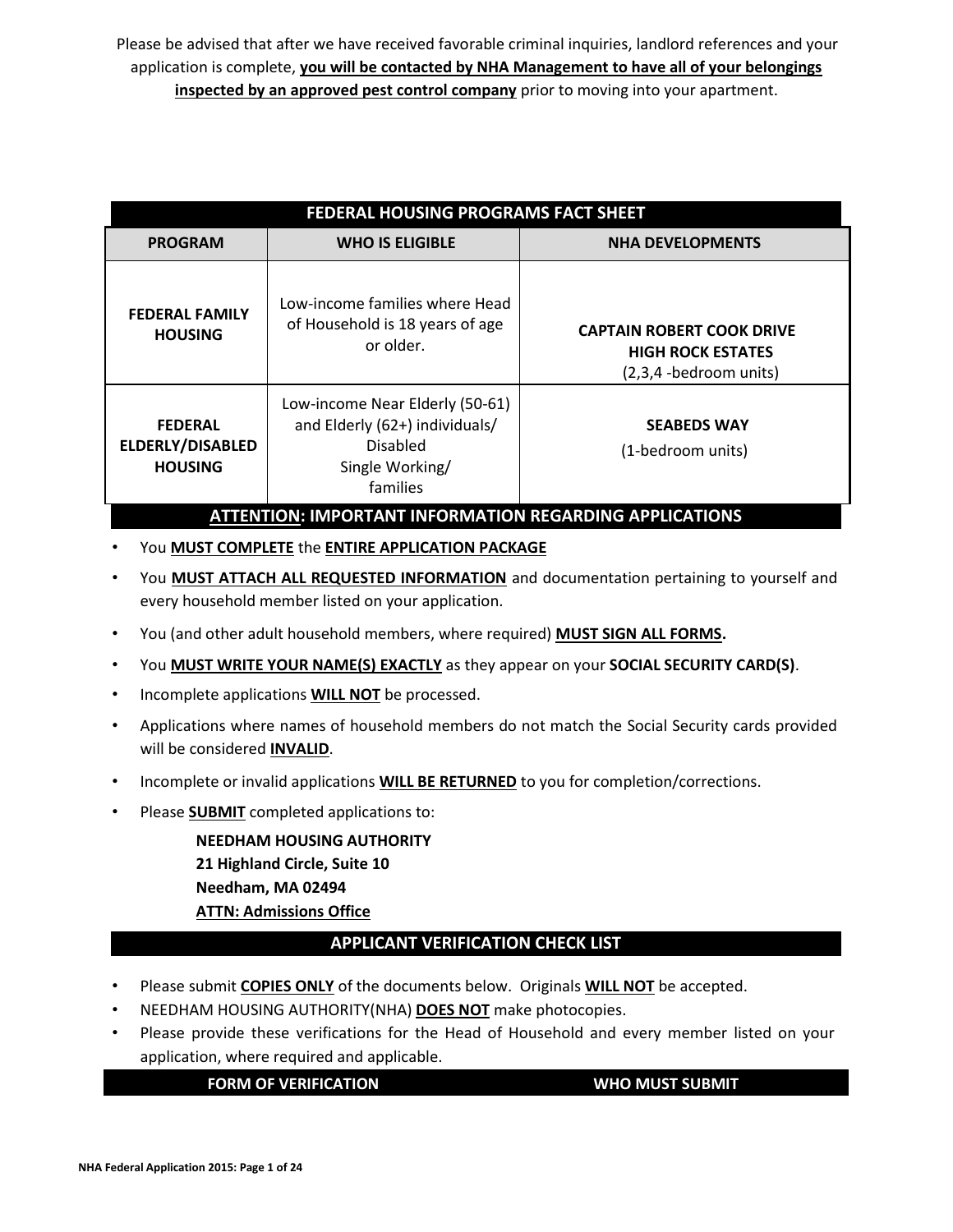**Admission Department | 21 Highland Circle, Suite 10 | Needham, MA 02494 | (781) 444-3011** 

| Government Issued Photo ID or Valid Driver's<br><b>License or Valid Passport</b>                                    | ➤<br>Required: HEAD OF HOUSEHOLD and all<br>ADULTS (18+ years old)                                                             |
|---------------------------------------------------------------------------------------------------------------------|--------------------------------------------------------------------------------------------------------------------------------|
| American Citizenship papers or Registered<br>Resident Alien Card NOT a requirement for State<br><b>Applications</b> | ➤<br>Required: HEAD OF HOUSEHOLD and all<br>ADULTS and YOUTH not born in United States                                         |
| <b>Birth Certificates</b>                                                                                           | ≻<br>Required: HEAD OF HOUSEHOLD and all<br><b>ADULTS and YOUTH</b>                                                            |
| <b>Social Security Cards</b>                                                                                        | ➤<br>Required: HEAD OF HOUSEHOLD and all<br><b>ADULTS and YOUTH</b>                                                            |
| Current Income Verifications (i.e., paystubs, public<br>benefit letters, statements, etc.)                          | ➤<br>Required: HEAD OF HOUSEHOLD and ANY<br>household members receiving income                                                 |
| Names, Addresses & Phone numbers of present<br>and previous landlord(s) for last five (5) years                     | Required: HEAD OF HOUSEHOLD<br>➤                                                                                               |
| <b>Savings Account Statements (current)</b>                                                                         | $\blacktriangleright$<br>Required: HEAD OF HOUSEHOLD and all<br>ADULTS and YOUTH possessing accounts                           |
| <b>Checking Account Statements (last 6 months)</b>                                                                  | ➤<br>Required: HEAD OF HOUSEHOLD and all<br>ADULTS possessing accounts                                                         |
| Proof of Child Support Payments (or signed<br>affidavit if not receiving payments)                                  | ➤<br>If applicable: HEAD OF HOUSEHOLD and all<br>ADULT single parents with custody of children                                 |
| Letters from Early Childhood Education or Grade<br><b>School</b> (bearing child's address)                          | ➤<br>If applicable: for all school-age YOUTH living<br>in the household.                                                       |
| Letters from Adult Education or Job Training<br>program (bearing student's address)                                 | If applicable: HEAD OF HOUSEHOLD any<br>➤<br>ADULT household member enrolled in school,<br>vocational or job training program. |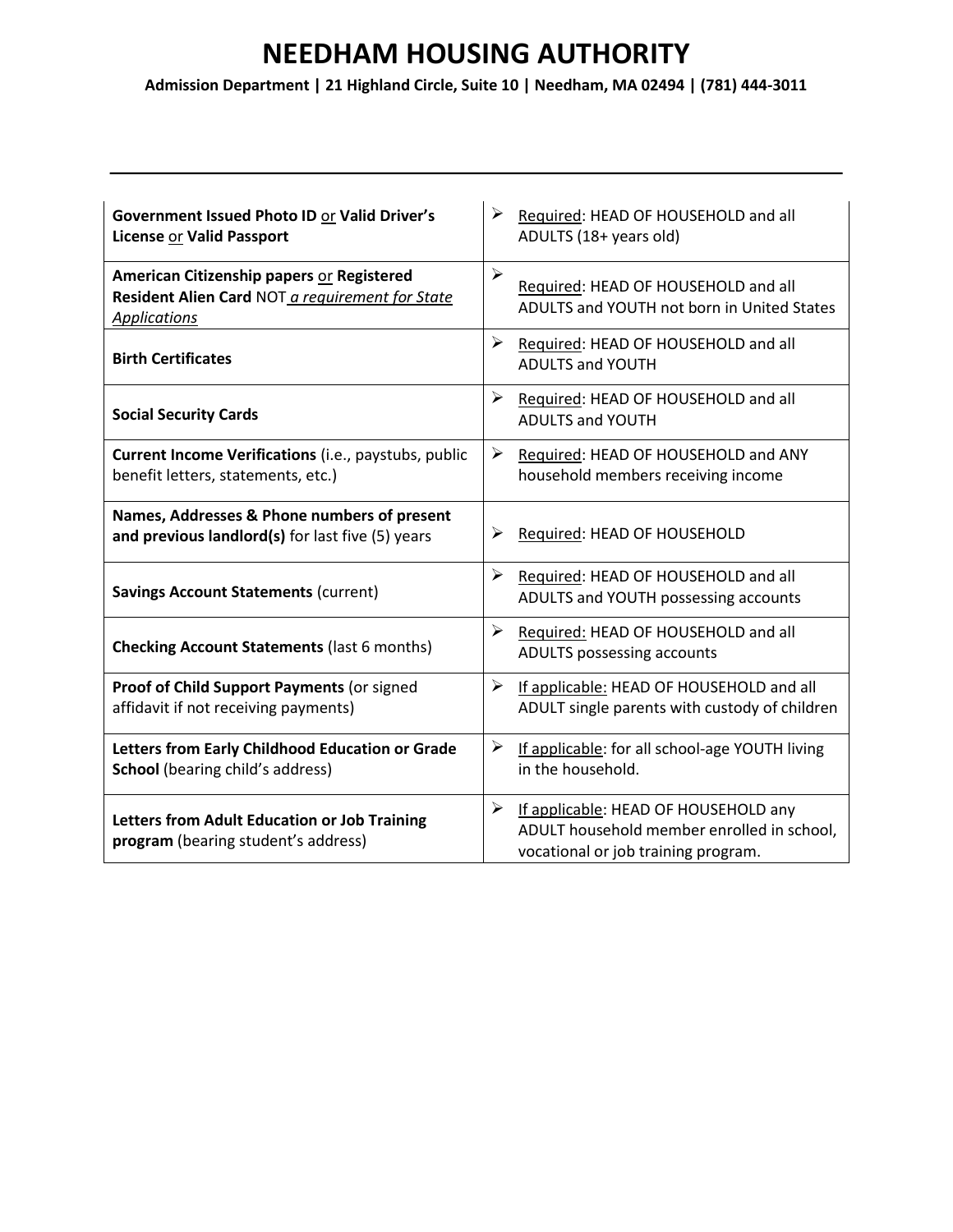Please be advised that after we have received favorable criminal inquiries, landlord references and your application is complete, **you will be contacted by NHA Management to have all of your belongings inspected by an approved pest control company** prior to moving into your apartment.

| (MAILING ADDRESS)       |                                                                                                    |                      | (APT #) (CITY) | (STATE)<br>(ZIP) |
|-------------------------|----------------------------------------------------------------------------------------------------|----------------------|----------------|------------------|
|                         |                                                                                                    |                      | Phone          |                  |
|                         |                                                                                                    |                      | number:        |                  |
| Date of Birth           | <b>Social Security Number</b>                                                                      |                      |                |                  |
| <b>SEX</b>              | <b>ETHNICITY</b>                                                                                   | <b>ACCESSIBILITY</b> |                |                  |
|                         |                                                                                                    |                      |                |                  |
| Female_____             |                                                                                                    |                      |                |                  |
| <b>RACE</b>             |                                                                                                    |                      |                |                  |
|                         | Native American_______ Pacific Islander_______ Black_____ White_____ Asian____ Alaskan Native_____ |                      |                |                  |
| Other: $\_\_$           |                                                                                                    |                      |                |                  |
| <b>PRIMARY LANGUAGE</b> |                                                                                                    |                      |                |                  |
|                         | English Russian Haitian Creole Mandarin Chinese Other: _________________________                   |                      |                |                  |
| <b>PETS</b>             |                                                                                                    |                      |                |                  |
|                         | Does your household have any pets? YES NO                                                          |                      |                |                  |
|                         |                                                                                                    |                      |                |                  |

**\*\*\*IMPORTANT: PLEASE WRITE NAMES EXACTLY AS THEY APPEAR ON SOCIAL SECURITY CARDS\*\*\***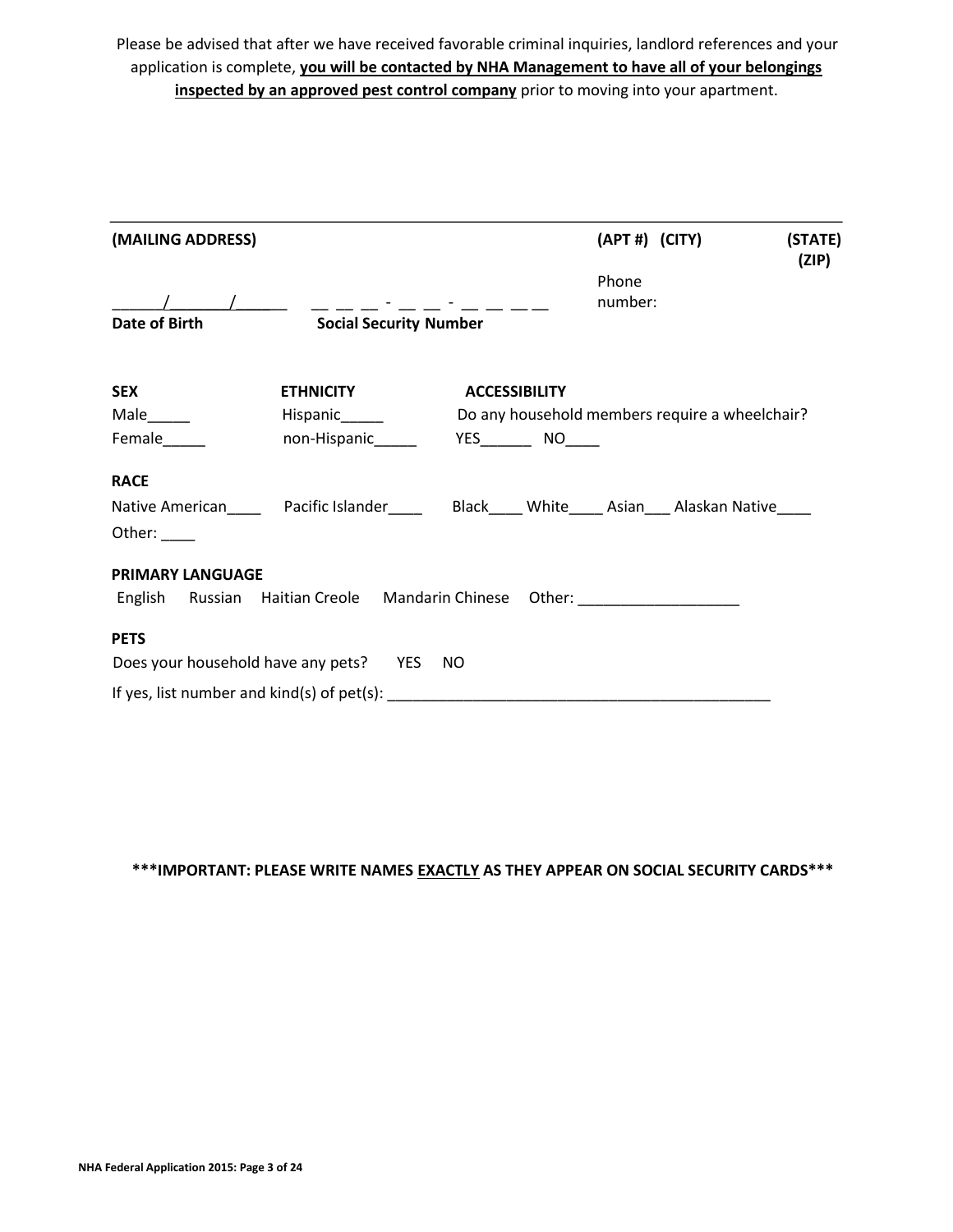# **(2) OTHER HOUSEHOLD MEMBERS**

Please provide information on all members who will live with you, including unborn children and live-in aides:

|                         | <b>RELATION</b> | <b>LAST NAME</b> | <b>FIRST NAME</b> | ETHNICITY* | RACE** | SEX (M/F) | <b>SOCIAL</b><br><b>SECURITY</b><br><b>NUMBER</b> | <b>DATE OF</b><br><b>BIRTH</b><br>(MM/DD/YY) | AGE | <b>DISABILITY</b> | F/T STUDENT |
|-------------------------|-----------------|------------------|-------------------|------------|--------|-----------|---------------------------------------------------|----------------------------------------------|-----|-------------------|-------------|
| $\mathbf{1}$            |                 |                  |                   |            |        |           |                                                   |                                              |     |                   |             |
| $\overline{2}$          |                 |                  |                   |            |        |           |                                                   |                                              |     |                   |             |
| $\overline{\mathbf{3}}$ |                 |                  |                   |            |        |           |                                                   |                                              |     |                   |             |
| $\overline{\mathbf{4}}$ |                 |                  |                   |            |        |           |                                                   |                                              |     |                   |             |
| $\overline{\mathbf{5}}$ |                 |                  |                   |            |        |           |                                                   |                                              |     |                   |             |
| $\boldsymbol{6}$        |                 |                  |                   |            |        |           |                                                   |                                              |     |                   |             |
| $\overline{\mathbf{z}}$ |                 |                  |                   |            |        |           |                                                   |                                              |     |                   |             |
| 8                       |                 |                  |                   |            |        |           |                                                   |                                              |     |                   |             |

**\*ETHNICITY CODES:** Hispanic (H), Non-Hispanic (N)

**\*\* RACE CODES:** Native American (NA), Pacific Islander (P), Black (B), Asian (A), Alaskan Native (AN), White (W), Other (O)

# **(3) HOUSEHOLD INCOME**

Estimate the monthly income anticipated for all household members from all sources.

|                         | <b>SOURCE OF</b> |              |                   | <b>IF EMPLOYED</b>  |
|-------------------------|------------------|--------------|-------------------|---------------------|
| <b>HOUSEHOLD MEMBER</b> | INCOME*          | AMOUNT/MONTH | <b>HOURS/WEEK</b> | <b>DATE OF HIRE</b> |
|                         |                  |              |                   |                     |
|                         |                  |              |                   |                     |
|                         |                  |              |                   |                     |
|                         |                  |              |                   |                     |
|                         |                  |              |                   |                     |
|                         |                  |              |                   |                     |
|                         |                  |              |                   |                     |
|                         |                  |              |                   |                     |
|                         |                  |              |                   |                     |
|                         |                  |              |                   |                     |
|                         |                  |              |                   |                     |
|                         |                  |              |                   |                     |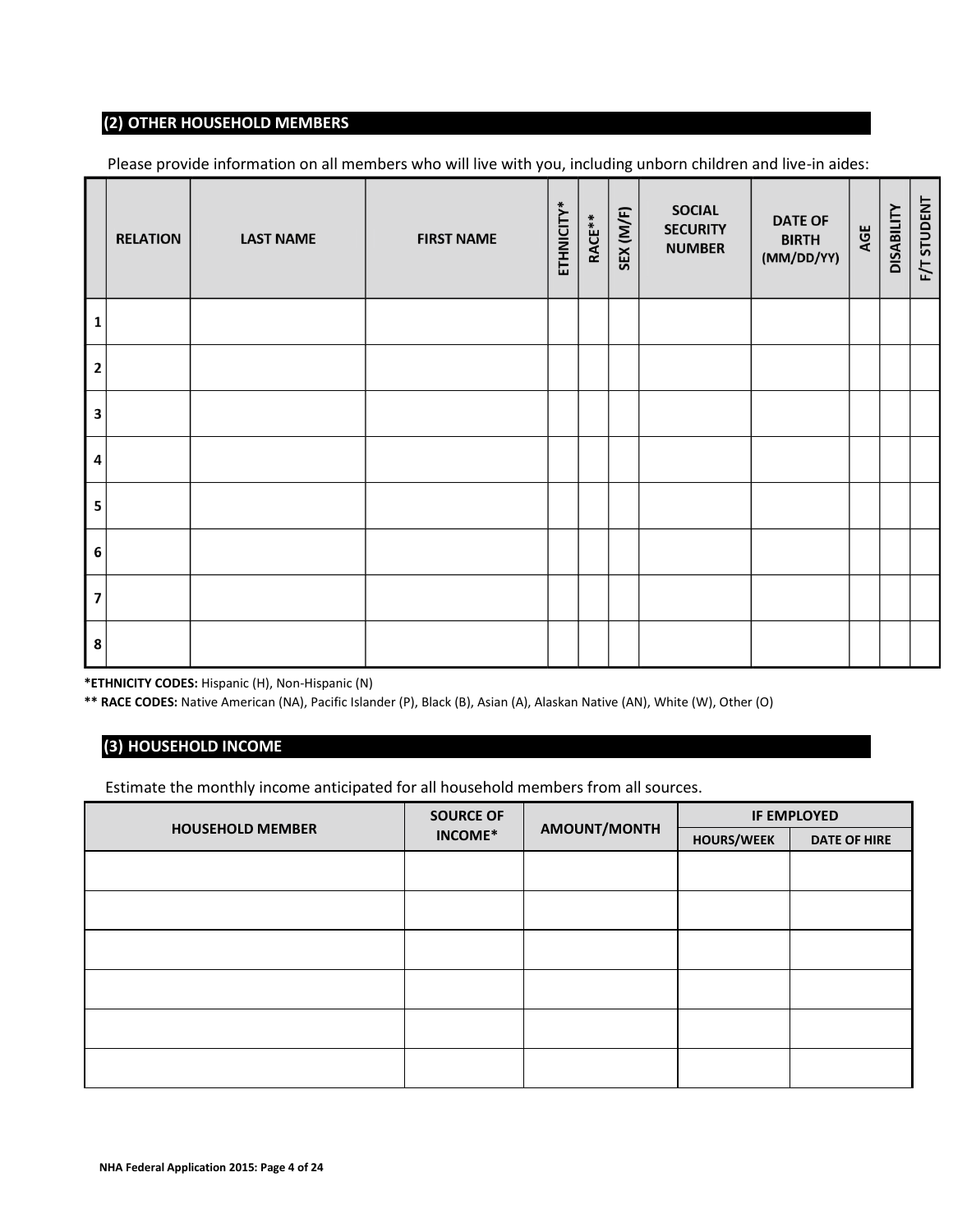| Alimony (A) Own Business (B) Employment Wages (W) Eederal Wage (E) Coneral Assistance (C) Military Bay (M)<br>$*$ INICOME CODEC $\cdot$ |  |  |
|-----------------------------------------------------------------------------------------------------------------------------------------|--|--|

**\*INCOME CODES**: Alimony (A), Own Business (B), Employment Wages (W), Federal Wage (F), General Assistance (G), Military Pay (M), TANF/Welfare (T), Pension (P), SSI (S), Social Security (SS), Child Support (C), Unemployment (U), Other Non-wage (N).

### **(4) ASSETS**

Please list assets of all household members (except live-in aides, foster children or foster adults).

Assets have a dollar value or provide a source of income. They include, but are not limited to savings accounts, stocks, bonds, other forms of capital investment, real estate, and vehicles.

| <b>HOUSEHOLD MEMBER</b> | <b>ASSET TYPE*</b> | <b>VALUE</b> |
|-------------------------|--------------------|--------------|
|                         |                    | \$           |
|                         |                    | \$           |
|                         |                    | \$           |
|                         |                    | \$           |
|                         |                    | \$           |
|                         |                    | \$           |
|                         |                    | \$           |



How much does your household spend each month for the following?

| <b>EXPENSE TYPE</b>         | <b>AMOUNT/MONTH</b> |
|-----------------------------|---------------------|
| Medical                     | \$                  |
| Medical<br>Insurance        | \$                  |
| Family/Child<br>Care        | \$                  |
| Work Related                | Ś                   |
| Homemaking<br>Services      | Ś                   |
| Alimony or Child<br>Support | Ś                   |
| Other                       | Ś                   |

# **(6) VEHICLES**

Does anyone in your household own a car? YES NO

|  | <b>MAKE MODEL</b> | YEAR | <b>REGISTRATION #</b> |
|--|-------------------|------|-----------------------|
|--|-------------------|------|-----------------------|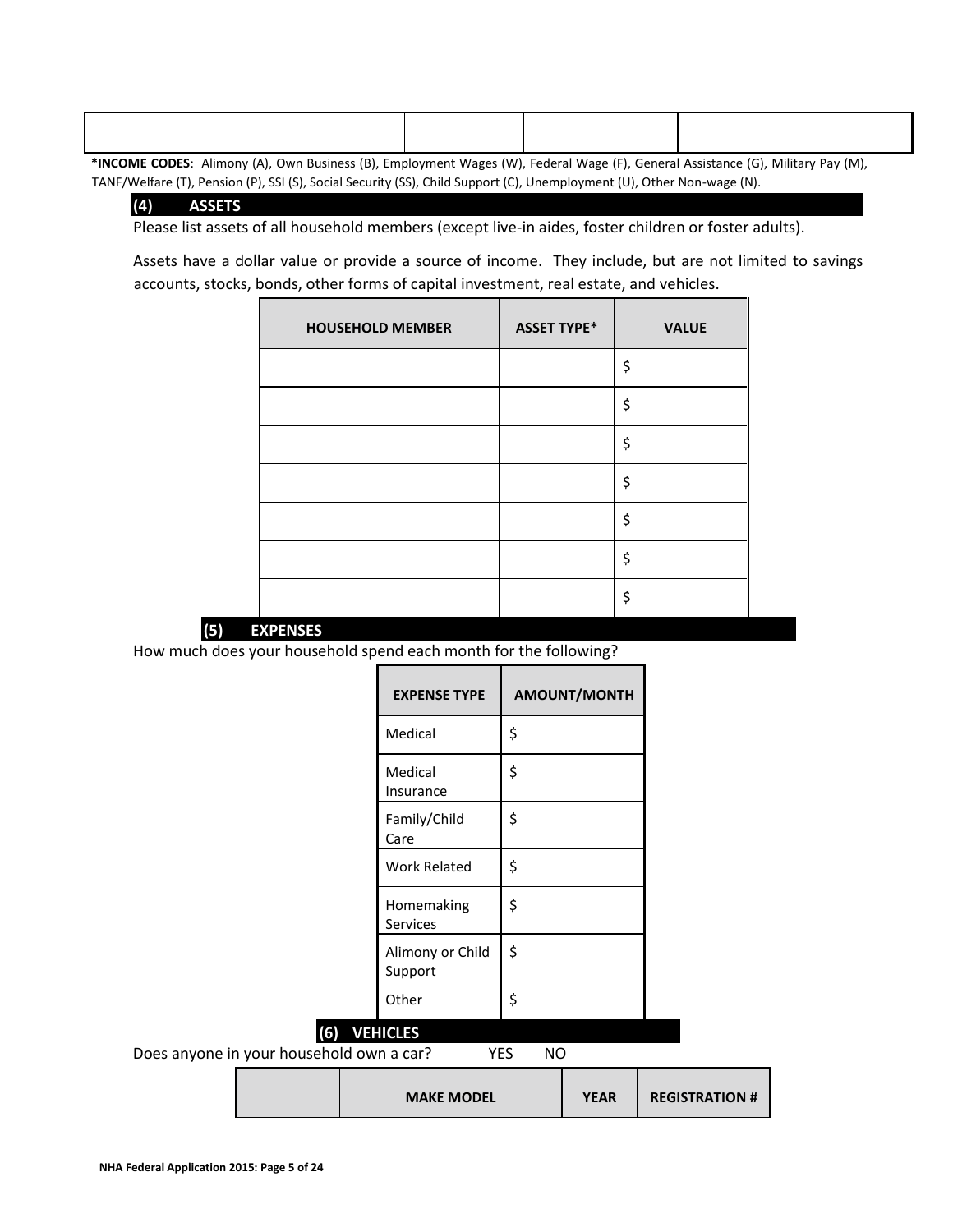| Vehicle 3 |  |
|-----------|--|
|           |  |
| Vehicle 2 |  |
| Vehicle 1 |  |

Starting with your most recent address, please list your addresses for the last **FIVE (5)** years.

### **CURRENT RESIDENCE:**

| (PRESENT ADDRESS)               |        | (APT#)          |                   | (CITY) |            |           | (STATE)                            | (ZIP) |
|---------------------------------|--------|-----------------|-------------------|--------|------------|-----------|------------------------------------|-------|
|                                 |        |                 | <b>TO</b>         |        |            |           | Are you the Primary Lease Holder?  |       |
| FROM (MONTH/YEAR)               |        | (MONTH/YEAR)    |                   |        | <b>YES</b> | <b>NO</b> |                                    |       |
| (OWNER NAME)                    |        |                 | (OWNER TELEPHONE) |        |            |           |                                    |       |
| (OWNER ADDRESS)                 |        | (APT#)          |                   | (CITY) |            |           | (STATE)                            | (ZIP) |
| <b>PREVIOUS RESIDENCE:</b>      |        |                 |                   |        |            |           |                                    |       |
| (ADDRESS)                       | (APT#) |                 | (CITY)            |        |            | (STATE)   |                                    | (ZIP) |
|                                 |        |                 |                   |        |            |           | Were you the Primary Lease Holder? |       |
| FROM (MONTH/YEAR)               |        | TO (MONTH/YEAR) |                   |        | <b>YES</b> | <b>NO</b> |                                    |       |
| (OWNER NAME)                    |        |                 | (OWNER TELEPHONE) |        |            |           |                                    |       |
| (OWNER ADDRESS)                 |        | (APT#)          |                   | (CITY) |            |           | (STATE)                            | (ZIP) |
| <b>PAST PREVIOUS RESIDENCE:</b> |        |                 |                   |        |            |           |                                    |       |
| (ADDRESS)                       | (APT#) |                 | (CITY)            |        |            | (STATE)   |                                    | (ZIP) |
|                                 |        |                 |                   |        |            |           | Were you the Primary Lease Holder? |       |
| FROM (MONTH/YEAR)               |        | TO (MONTH/YEAR) |                   |        | <b>YES</b> | <b>NO</b> |                                    |       |
| (OWNER NAME)                    |        |                 | (OWNER TELEPHONE) |        |            |           |                                    |       |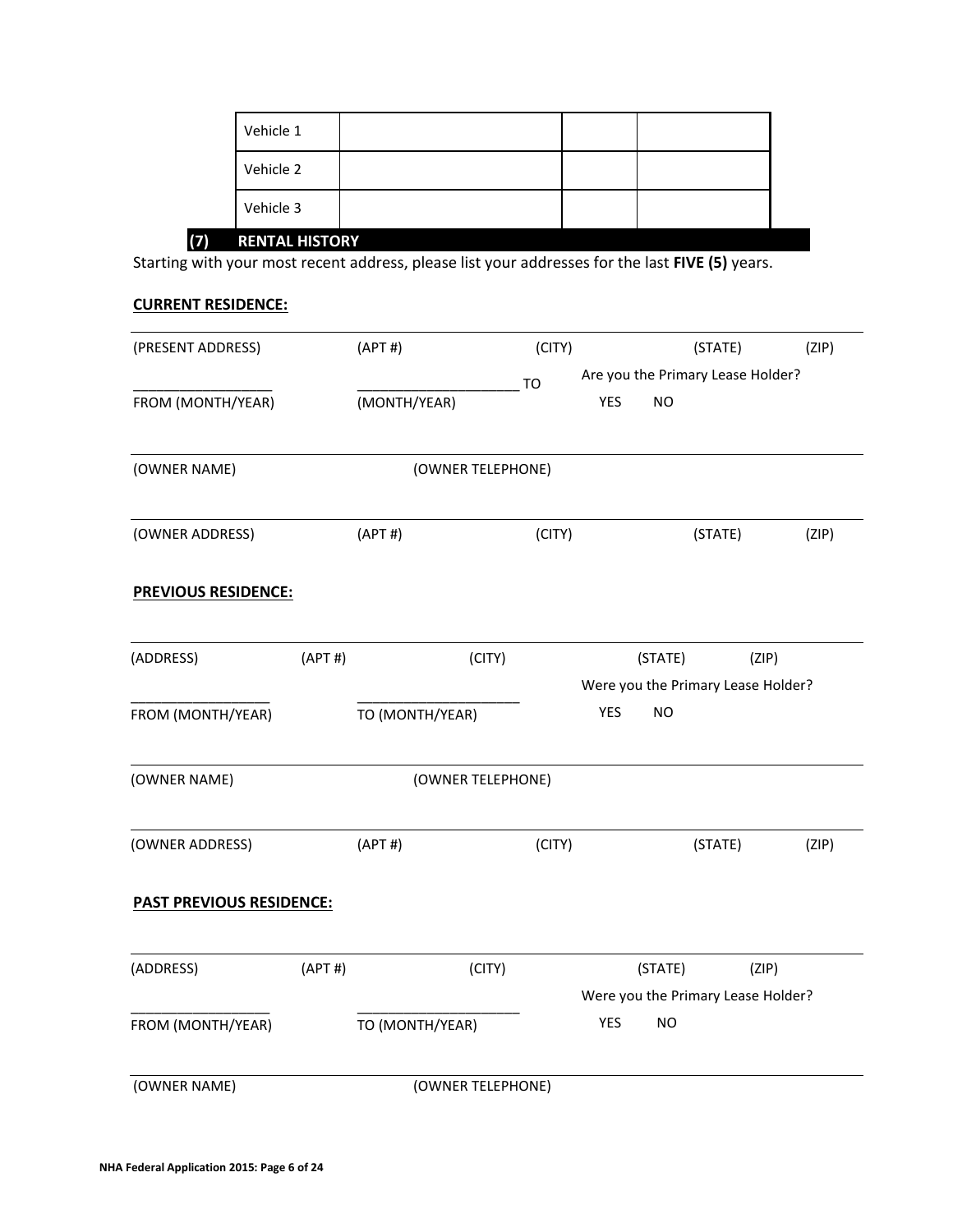| Please list any additional addresses and landlord information on a separate sheet of paper to conclude the<br>five-year history.<br>Have you ever lived in subsidized housing?<br><b>YES</b><br><b>NO</b><br>Dates (From/To):<br>Former Address:<br><b>EMERGENCY CONTACT</b><br>(8)<br>Please provide the name and contact information of a relative or friend who is NOT planning to live with<br>you. We will contact this person if we are not able to reach you or in case of an emergency:<br>(LAST NAME)<br>(FIRST NAME)<br>(RELATIONSHIP)<br>(ADDRESS)<br>(APT#)<br>(STATE) (ZIP)<br>(CITY)<br>(9)<br><b>CRIMINAL RECORD</b><br>Have you and any member of your household on this application been convicted of a felony or<br>misdemeanor?<br><b>YES</b><br><b>NO</b><br>Do you or any member of your household who will live in the unit have any pending criminal matters? | (OWNER ADDRESS) | (APT#) | (CITY) | (STATE) | (ZIP)       |
|--------------------------------------------------------------------------------------------------------------------------------------------------------------------------------------------------------------------------------------------------------------------------------------------------------------------------------------------------------------------------------------------------------------------------------------------------------------------------------------------------------------------------------------------------------------------------------------------------------------------------------------------------------------------------------------------------------------------------------------------------------------------------------------------------------------------------------------------------------------------------------------|-----------------|--------|--------|---------|-------------|
|                                                                                                                                                                                                                                                                                                                                                                                                                                                                                                                                                                                                                                                                                                                                                                                                                                                                                      |                 |        |        |         |             |
|                                                                                                                                                                                                                                                                                                                                                                                                                                                                                                                                                                                                                                                                                                                                                                                                                                                                                      |                 |        |        |         |             |
|                                                                                                                                                                                                                                                                                                                                                                                                                                                                                                                                                                                                                                                                                                                                                                                                                                                                                      |                 |        |        |         |             |
|                                                                                                                                                                                                                                                                                                                                                                                                                                                                                                                                                                                                                                                                                                                                                                                                                                                                                      |                 |        |        |         |             |
|                                                                                                                                                                                                                                                                                                                                                                                                                                                                                                                                                                                                                                                                                                                                                                                                                                                                                      |                 |        |        |         |             |
|                                                                                                                                                                                                                                                                                                                                                                                                                                                                                                                                                                                                                                                                                                                                                                                                                                                                                      |                 |        |        |         |             |
|                                                                                                                                                                                                                                                                                                                                                                                                                                                                                                                                                                                                                                                                                                                                                                                                                                                                                      |                 |        |        |         |             |
|                                                                                                                                                                                                                                                                                                                                                                                                                                                                                                                                                                                                                                                                                                                                                                                                                                                                                      |                 |        |        |         | (TELEPHONE) |
|                                                                                                                                                                                                                                                                                                                                                                                                                                                                                                                                                                                                                                                                                                                                                                                                                                                                                      |                 |        |        |         |             |
| <b>YES</b><br><b>NO</b><br>If YES, please explain and the control of the control of the control of the control of the control of the control of the control of the control of the control of the control of the control of the control of the control of<br>(10)                                                                                                                                                                                                                                                                                                                                                                                                                                                                                                                                                                                                                     |                 |        |        |         |             |

Below are the applicant preferences under the federal program. If you feel you qualify for any of these preferences, please check the appropriate preference. No documentation is necessary at time of this filing, but documentation will be requested when applicant is contacted for orientation in order to verify preference.

**PREFERENCE 1\_\_\_\_\_\_\_\_\_\_\_\_Emergency cases-applicants displaced by Fire, Natural Disaster, or Government** Action, including applicants in units determined to be uninhabitable by competent local authority shall be housed as an emergency case. Applicants granted emergency status will be housed in the next available unit appropriate for the family size. This will include families being displaced due to the presence of Lead Paint that has been determined to be hazardous to a young child. Needham Residents will be chosen before non-Needham Residents within this category.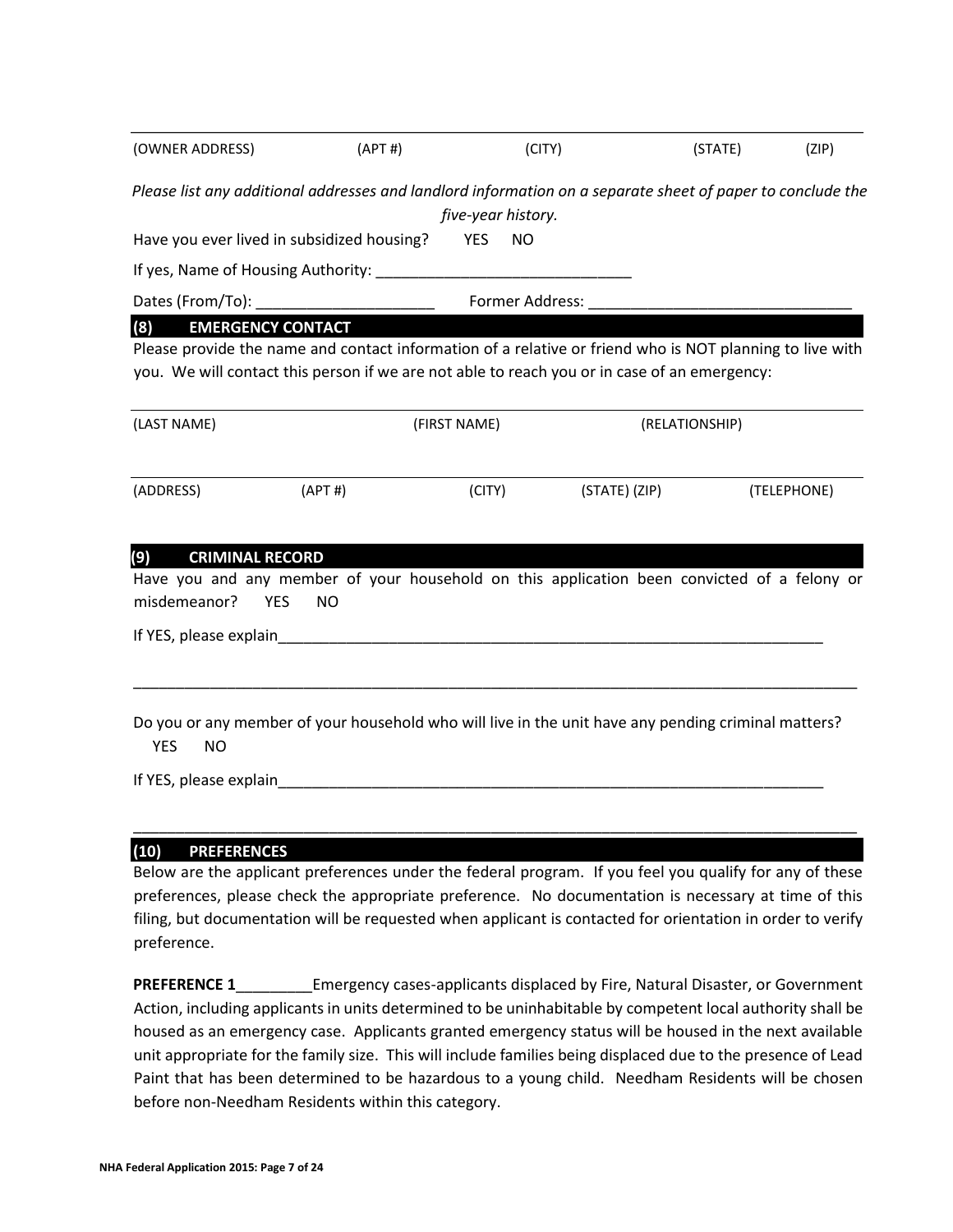**PREFERENCE 2** Residency preference for families who are residing in the Town of Needham or have at least one member who works or has been hired to work, or is attending an educational or training program, full-time, in the jurisdiction of the HA, provided that no household member is currently living in subsidized or low income housing.

**PREFERENCE 3** Working/Educational/Training preference for:

- (a) families with at least one adult who is employed a minimum of 32 hours weekly and has been employed for at least three months:
- (b) families with at least one adult who is a full-time participant in an educational or training program designed to prepare the individual for the job market. Pursuant to 24CFR5.410(b) (1) this preference shall also be available to families in which the head AND spouse, or sole member, are age 62 or older, or are receiving social security disability, supplemental security income, disability benefits, or any other payments based on an individual's ability to work.

**PREFERENCE 4** A family who is suffering from Domestic Violence (including sexual abuse) by a spouse or other family member.

# **(11) CERTIFICATION**

I understand that I should not make any plans to move, or end my present tenancy, based on this application, I understand that it is my responsibility to inform the housing authority, IN WRITING, of any change of address, income(s) or household composition.

I authorize the housing authority to make any inquiries to verify the information I have given in this application and further understand that the NEEDHAM HOUSING AUTHORITY will obtain criminal offense records on every adult who will reside in my apartment.

I CERTIFY THAT THE INFORMATION I HAVE GIVEN ON THIS APPLICATION IS TRUE AND CORRECT. I UNDERSTAND THAT ANY FALSE STATEMENTS OR MISREPRESENTATIONS MAY RESULT IN THE CANCELLATION OF MY APPLICATION. THIS APPLICATION FOR RENTAL ASSISTANCE IS SIGNED UNDER THE PAINS AND PENALTY OF PERJURY.

APPLICANT'S SIGNATURE **Example 20** and the contract of the contract of the contract of the contract of the contra

RECEIVED BY (NHA STAFF) DATE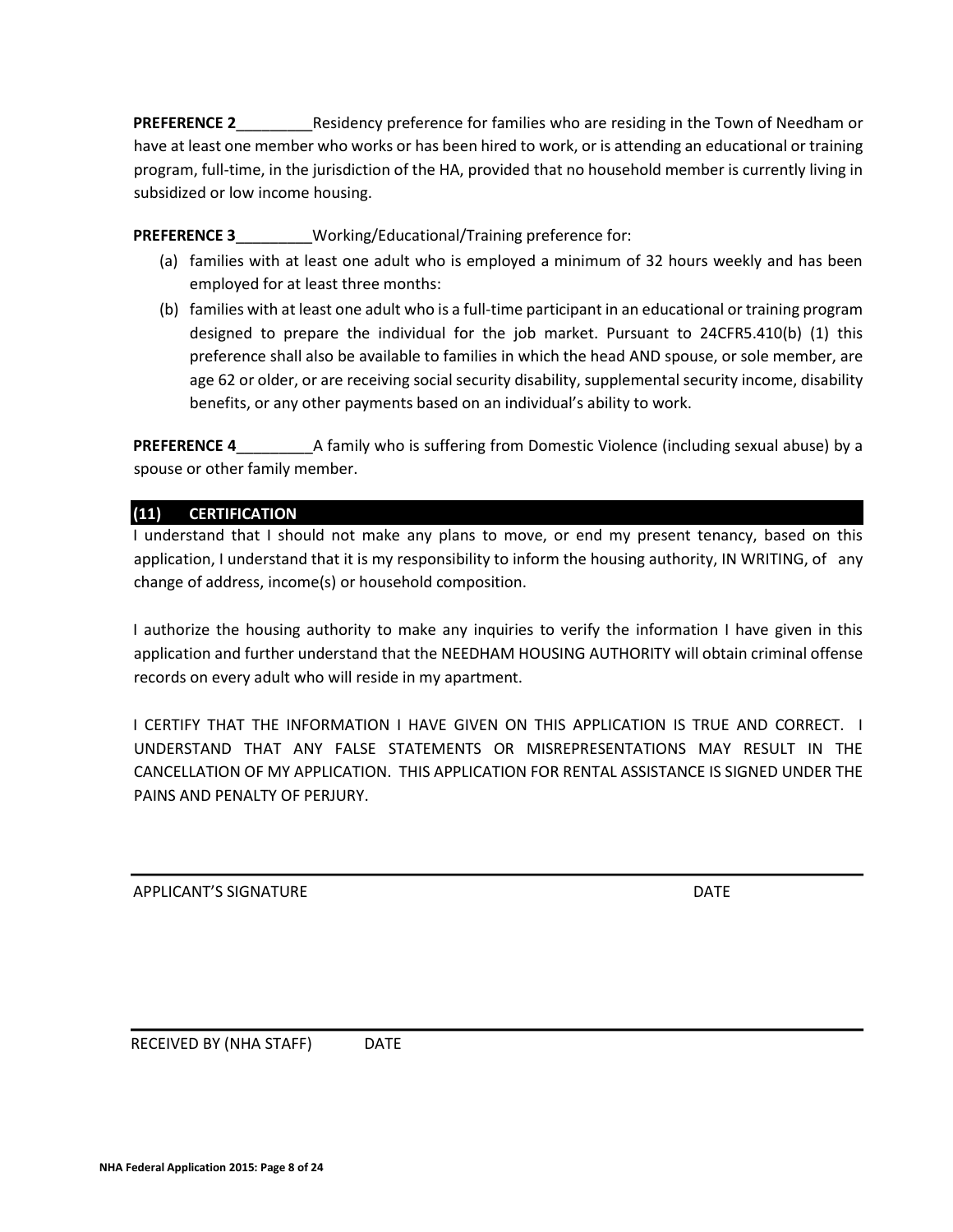## **CRIMINAL OFFENDER RECORD INFORMATION (CORI) ACKNOWLEDGEMENT FORM**

NEEDHAM HOUSING AUTHORITY is registered under the provisions of M.G.L. c. 6, § 172 to receive CORI for the purpose of screening current and otherwise qualified applicants for the rental or lease of housing.

As a prospective or current applicant for the rental or lease of housing, I understand that a CORI check will be submitted for my personal information to the DCJIS. I hereby acknowledge and provide permission to NEEDHAM HOUSING AUTHORITY to submit a CORI check for my information to the DCJIS. This authorization is valid for one year from the date of my signature.

I may withdraw this authorization at any time by providing NEEDHAM HOUSING AUTHORITY written notice of my intent to withdraw consent to a CORI check. By signing below, I provide my consent to a CORI check and acknowledge that the information provided on this Acknowledgement Form is true and accurate.

| Signature                                                                                                                                                                                                                      |                           | Date                                                                                                                |
|--------------------------------------------------------------------------------------------------------------------------------------------------------------------------------------------------------------------------------|---------------------------|---------------------------------------------------------------------------------------------------------------------|
| <b>SUBJECT INFORMATION</b> - Asterisk (*) denotes a required field                                                                                                                                                             |                           |                                                                                                                     |
| *Last Name                                                                                                                                                                                                                     | *First Name               | Middle Name                                                                                                         |
| Maiden Name (or other name(s) by which you have been known)                                                                                                                                                                    |                           |                                                                                                                     |
| *Date of Birth                                                                                                                                                                                                                 | *Place of Birth           | *Last Six Digits of Your Social Security Number                                                                     |
|                                                                                                                                                                                                                                |                           |                                                                                                                     |
|                                                                                                                                                                                                                                |                           |                                                                                                                     |
|                                                                                                                                                                                                                                |                           |                                                                                                                     |
|                                                                                                                                                                                                                                |                           |                                                                                                                     |
| TO BE COMPLETED BY NEEDHAM HOUSING AUTHORITY                                                                                                                                                                                   |                           |                                                                                                                     |
|                                                                                                                                                                                                                                |                           | The above information was verified by reviewing the following form(s) of government-issued identification:          |
| Name of CORI Authorized Employee (Please Print)<br>NHA Federal Application 2015: Page 9 of 24                                                                                                                                  |                           | Signature of CORI Authorized Employee                                                                               |
|                                                                                                                                                                                                                                | <b>OFFICE USE ONLY</b>    | My signature below indicates that I have reviewed the criminal/arrest records of the applicant shown above, if any. |
| Signature: Management of the Signature and Signature and Signature and Signature and Signature and Signature and Signature and Signature and Signature and Signature and Signature and Signature and Signature and Signature a | <b>NHA Representative</b> | Date:                                                                                                               |
| DateReporPrinted:                                                                                                                                                                                                              |                           | Check One: Eligible Ineligible                                                                                      |

*ancestry, sexual orientation, age, familial status, or physical or mental disability in the access to its programs or in its activities, functions or services.*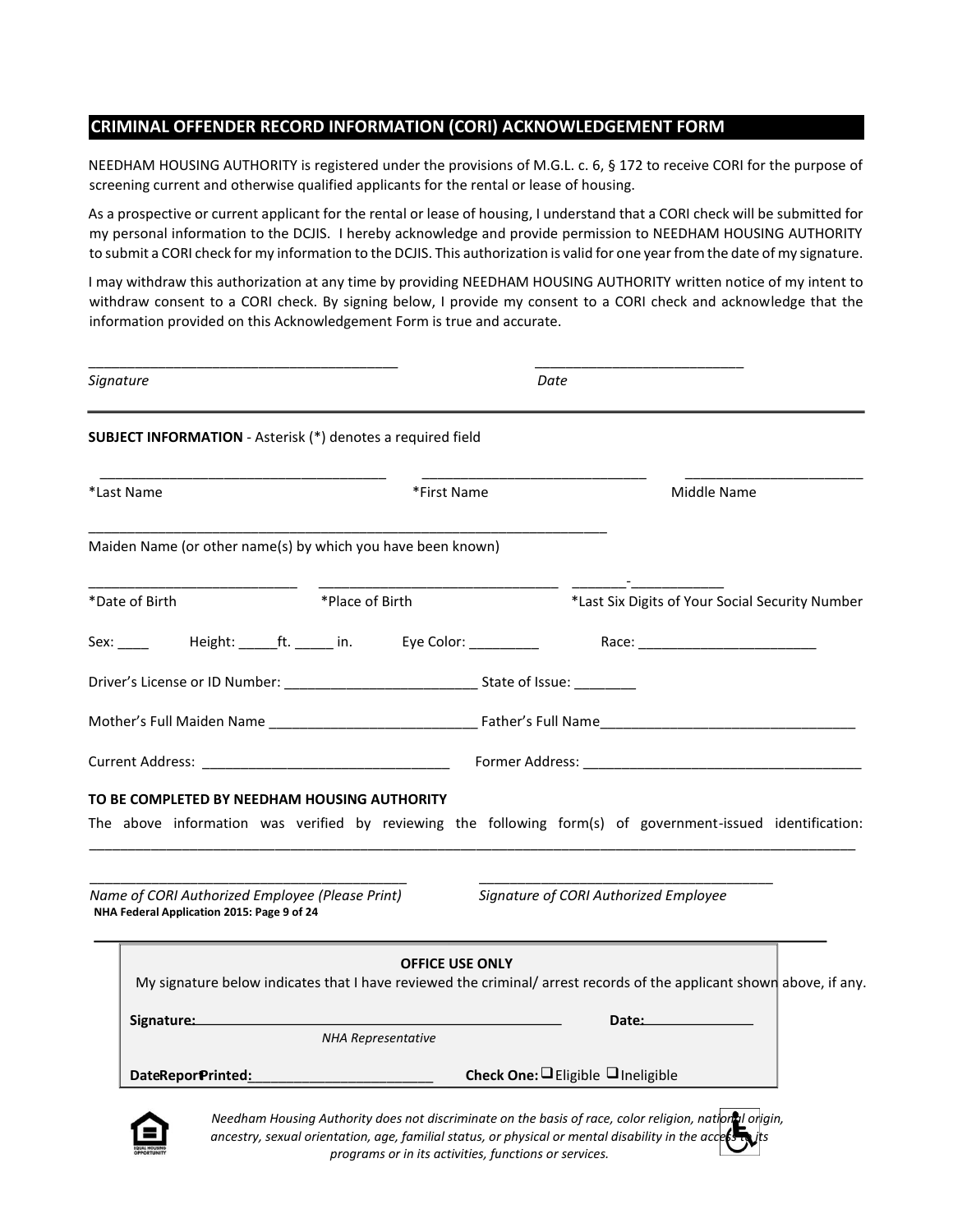# **FINGERPRINT/CRIMINAL CONVICTION HISTORY REPORT RELEASE FORM**

### **INSTRUCTIONS: PLEASE COMPLETE ALL SECTIONS AND SIGN AND DATE BELOW**.

| <b>Last Name</b>                                    |              | <b>First Name</b> |                                                                   |                |                   |                              | <b>Middle Name Maiden/Former</b><br>Name(s) |
|-----------------------------------------------------|--------------|-------------------|-------------------------------------------------------------------|----------------|-------------------|------------------------------|---------------------------------------------|
| Date of Birth (mm/dd/yyyy)                          |              |                   | Place of Birth/ Country of Citizenship                            |                |                   |                              |                                             |
| <b>Current Address</b>                              |              |                   |                                                                   | City/State/Zip |                   |                              |                                             |
|                                                     |              | <b>RACE</b>       |                                                                   |                |                   |                              | <b>SEX</b>                                  |
| Asian or Pacific Islander<br>$\Box$ Caucasian/White |              |                   | □ Native American/Alaskan Native<br>$\Box$ African American/Black |                |                   | $\Box$ Female<br>$\Box$ Male |                                             |
|                                                     |              |                   |                                                                   |                |                   |                              |                                             |
|                                                     |              |                   | <b>HAIR COLOR</b>                                                 |                |                   |                              |                                             |
| $\Box$ Bald                                         | $\Box$ Black | $\Box$ Blonde     | $\Box$ Brown                                                      | $\Box$ Grey    | $\Box$ Red/Auburn |                              | $\Box$ Sandy                                |
| $\Box$ White                                        | $\Box$ Blue  | $\Box$ Green      | $\Box$ Orange                                                     | $\Box$ Pink    | $\Box$ Purple     |                              | $\Box$ Streaked                             |
|                                                     |              |                   |                                                                   |                |                   |                              |                                             |
|                                                     |              | <b>EYE COLOR</b>  |                                                                   |                | <b>HEIGHT</b>     |                              | <b>WEIGHT</b>                               |
| $\Box$ Black                                        |              | $\Box$ Blue       | $\Box$ Brown                                                      |                |                   |                              |                                             |
| $\Box$ Grey                                         |              | $\Box$ Green      | $\Box$ Hazel                                                      |                | feet<br>inches    |                              | Ibs                                         |
| $\Box$ Maroon                                       |              | $\Box$ Multi      | $\Box$ Pink                                                       |                |                   |                              |                                             |
|                                                     |              |                   |                                                                   |                |                   |                              |                                             |

I authorize **NEEDHAM HOUSING AUTHORITY (NHA)** to utilize the personal information above for the sole purpose of obtaining a criminal arrest and conviction history report via *FBI Live Scan,* which I understand is linked to a national database.

I hereby certify that the above information is true and correct. As an applicant for public housing, I understand that NHA is required to secure a criminal background report as part of the eligibility screening process and verify that the data collected is that of my own.

**Applicant Signature: Contract Contract Contract Contract Contract Contract Contract Contract Contract Contract Contract Contract Contract Contract Contract Contract Contract Contract Contract Contract Contract Contract** 

| oday's Date: |  |
|--------------|--|
|--------------|--|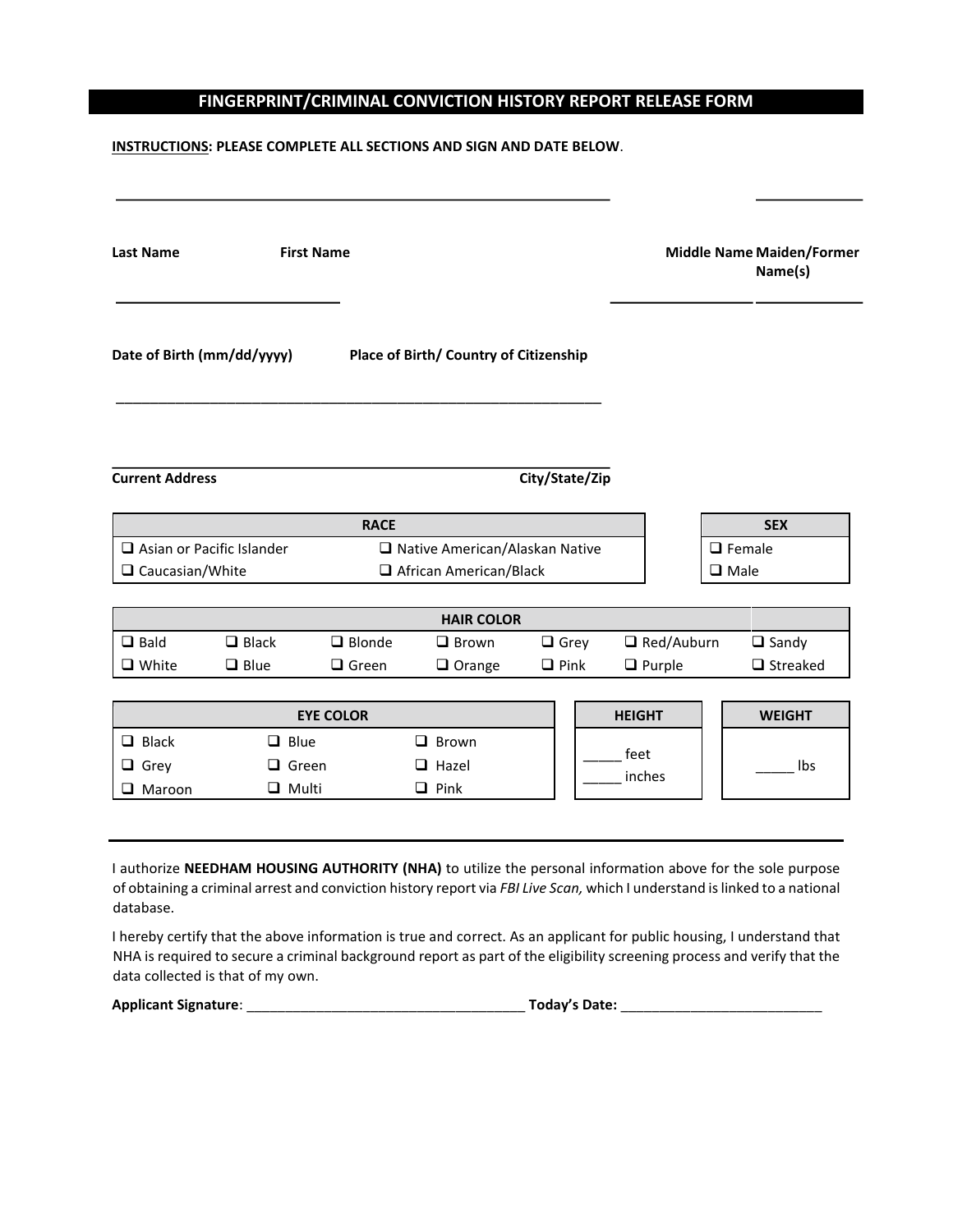# **Authorization for the Release of Information/ Privacy Act Notice**

to the U.S. Department of Housing and Urban Development (HUD) and the Housing Agency/Authority (HA)

**Authority**: Section 904 of the Stewart B. McKinney Homeless Assistance Amendments Act of 1988, as amended by Section 903 of the Housing and Community Development Act of 1992 and Section 3003 of the Omnibus Budget Reconciliation Act of 1993. This law is found at 42 U.S.C. 3544.

This law requires that you sign a consent form authorizing: (1) HUD and the Housing Agency/Authority (HA) to request verification of salary and wages from current or previous employers; (2) HUD and the HA to request wage and unemployment compensation claim information from the state agency responsible for keeping that information; (3) HUD to request certain tax return information from the U.S. Social Security Administration and the U.S. Internal Revenue Service. The law also requires independent verification of income information. Therefore, HUD or the HA may request information from financial institutions to verify your eligibility and level of benefits.

**Purpose:** In signing this consent form, you are authorizing HUD and the above-named HA to request income information from the sources listed on the form. HUD and the HA need this information to verify your household's income, in order to ensure that you are eligible for assisted housing benefits and that these benefits are set at the correct level. HUD and the HA may participate in computer matching programs with these sources in order to verify your eligibility and level of benefits.

**Uses of Information to be Obtained:** HUD is required to protect the income information it obtains in accordance with the Privacy Act of 1974, 5 U.S.C. 552a. HUD may disclose information (other than tax return information) for certain routine uses, such as to other government agencies for law enforcement purposes, to Federal agencies for employment suitability purposes and to HAs for the purpose of determining housing assistance. The HA is also required to protect the income information it obtains in accordance with any applicable State privacy law. HUD and HA employees may be subject to penalties for unauthorized disclosures or improper uses of the income information that is obtained based on the consent form. **Private owners may not request or receive information authorized by this form.**

**Who Must Sign the Consent Form:** Each member of your household who is 18 years of age or older must sign the consent form..Additional signatures must be obtained from new adult members joining the household or whenever members of the household become 18 years of age.

#### **U.S. Department of Housing and Urban Development** Office of Public and Indian Housing OMB CONTROL NUMBER: 2501-0014 exp. 1/31/2014

Persons who apply for or receive assistance under the following programs are required to sign this consent form:

PHA-owned rental public housing Turnkey III Homeownership Opportunities Mutual Help Homeownership Opportunity Section 23 and 19(c) leased housing Section 23 Housing Assistance Payments HA-owned rental Indian housing Section 8 Rental Certificate Section 8 Rental Voucher Section 8 Moderate Rehabilitation

**Failure to Sign Consent Form:** Your failure to sign the consent form may result in the denial of eligibility or termination of assisted housing benefits, or both. Denial of eligibility or termination of benefits is subject to the HA's grievance procedures and Section 8 informal hearing procedures.

### **Sources of Information To Be Obtained**

State Wage Information Collection Agencies. (This consent is limited to wages and unemployment compensation I have received during period(s) within the last 5 years when I have received assisted housing benefits.)

U.S. Social Security Administration (HUD only) (This consent is limited to the wage and self-employment information and payments of retirement income as referenced at Section 6103(l)(7)(A) of the Internal Revenue Code.)

U.S. Internal Revenue Service (HUD only) (This consent is limited to unearned income [i.e., interest and dividends].)

Information may also be obtained directly from: (a) current and former employers concerning salary and wages and (b) financial institutions concerning unearned income (i.e., interest and dividends). I understand that income information obtained from these sources will be used to verify information that I provide in determining eligibility for assisted housing programs and the level of benefits. Therefore, this consent form only authorizes release directly from employers and financial institutions of information regarding any period(s) within the last 5 years when I have received assisted housing benefits.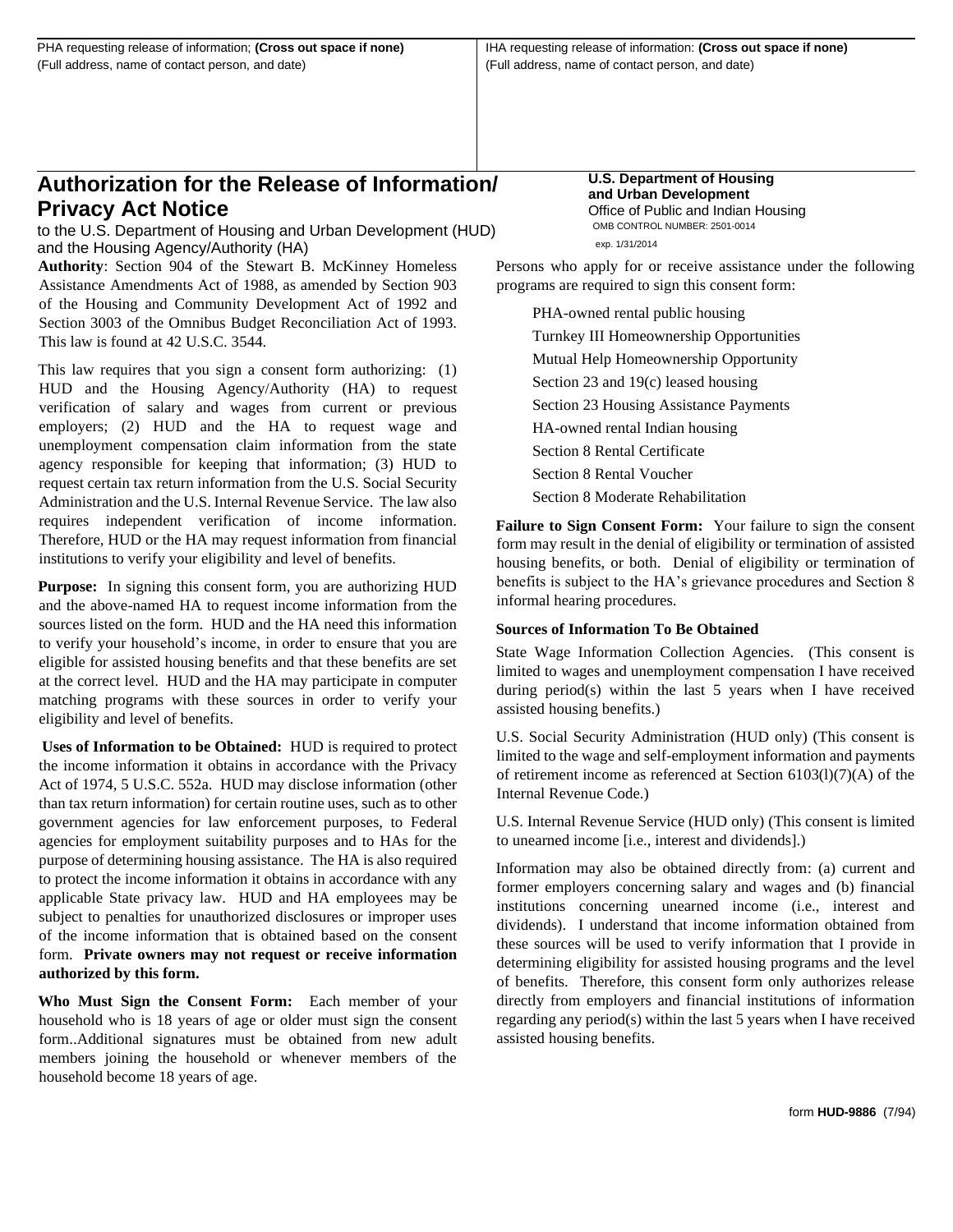**Admissions Office | 21 Highland Circle, Suite 10| Needham, MA 02494 | (781) 444-3011**

**Consent: I consent to allow HUD or the HA to request and obtain income information from the sources listed on this form for the purpose of verifying my eligibility and level of benefits under HUD's assisted housing programs. I understand that HAs that receive income information under this consent form cannot use it to deny, reduce or terminate assistance without first independently verifying what the amount was, whether I actually had access to the funds and when the funds were received. In addition, I must be given an opportunity to contest those determinations.**

This consent form expires 15 months after signed.

| Signatures:                                          |      |                                 |      |
|------------------------------------------------------|------|---------------------------------|------|
| Head of Household                                    | Date |                                 |      |
| Social Security Number (if any) of Head of Household |      | Other Family Member over age 18 | Date |
| Spouse                                               | Date | Other Family Member over age 18 | Date |
| Other Family Member over age 18                      | Date | Other Family Member over age 18 | Date |
| Other Family Member over age 18                      | Date | Other Family Member over age 18 | Date |

**Privacy Act Notice.** Authority: The Department of Housing and Urban Development (HUD) is authorized to collect this information by the U.S. Housing Act of 1937 (42 U.S.C. 1437 et. seq.), Title VI of the Civil Rights Act of 1964 (42 U.S.C. 2000d), and by the Fair Housing Act (42 U.S.C. 3601-19). The Housing and Community Development Act of 1987 (42 U.S.C. 3543) requires applicants and participants to submit the Social Security Number of each household member who is six years old or older. Purpose: Your income and other information are being collected by HUD to determine your eligibility, the appropriate bedroom size, and the amount your family will pay toward rent and utilities. Other Uses: HUD uses your family income and other information to assist in managing and monitoring HUD-assisted housing programs, to protect the Government's financial interest, and to verify the accuracy of the information you provide. This information may be released to appropriate Federal, State, and local agencies, when relevant, and to civil, criminal, or regulatory investigators and prosecutors. However, the information will not be otherwise disclosed or released outside of HUD, except as permitted or required by law. Penalty: You must provide all of the information requested by the HA, including all Social Security Numbers you, and all other household members age six years and older, have and use. Giving the Social Security Numbers of all household members six years of age and older is mandatory, and not providing the Social Security Numbers will affect your eligibility. Failure to provide any of the requested information may result in a delay or rejection of your eligibility approval.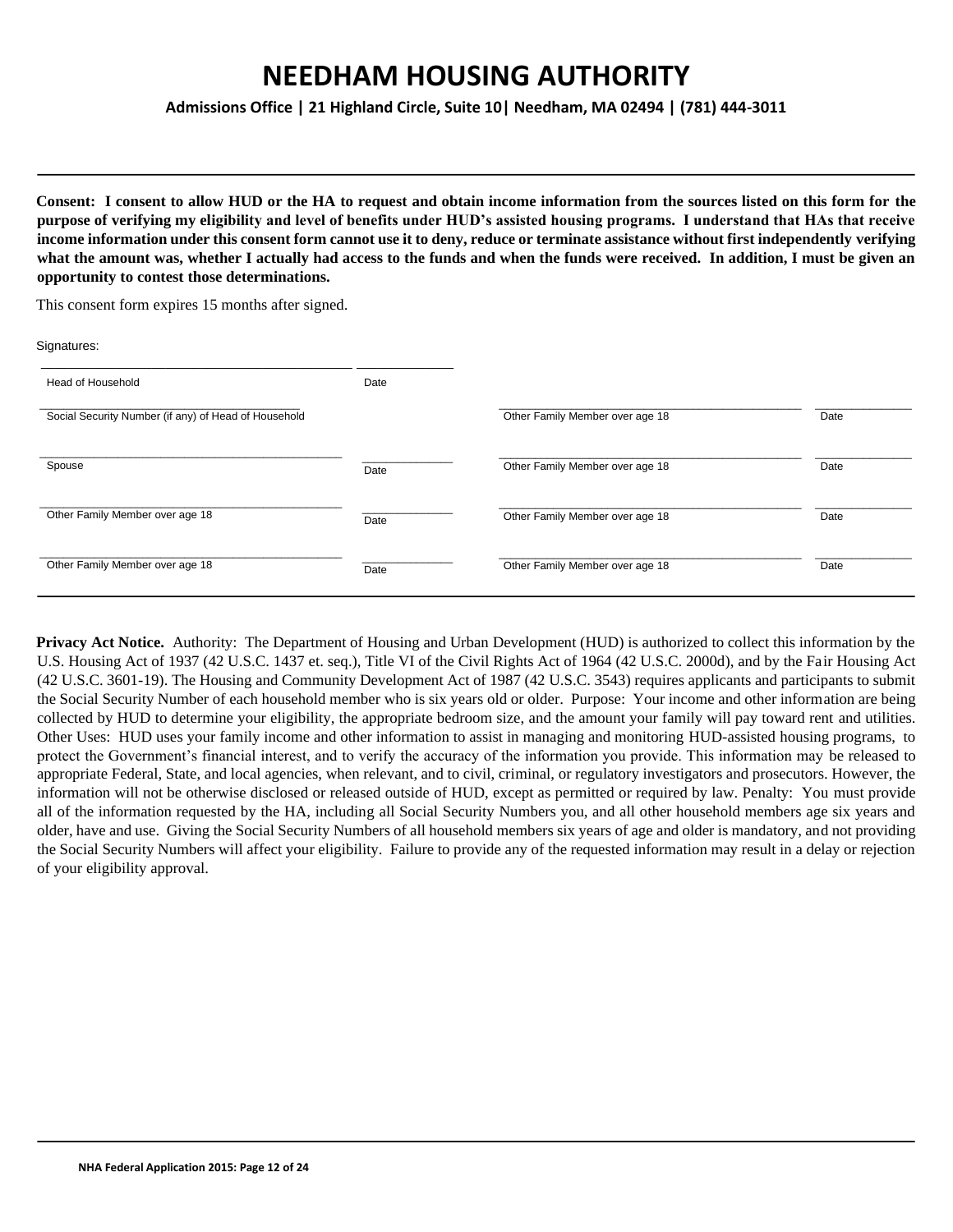#### **Penalties for Misusing this Consent:**

HUD, the HA and any owner (or any employee of HUD, the HA or the owner) may be subject to penalties for unauthorized disclosures or improper uses of information collected based on the consent form.

Use of the information collected based on the form HUD 9886 is restricted to the purposes cited on the form HUD 9886. Any person who knowingly or willfully requests, obtains or discloses any information under false pretenses concerning an applicant or participant may be subject to a misdemeanor and fined not more than \$5,000.

Any applicant or participant affected by negligent disclosure of information may bring civil action for damages, and seek other relief, as may be appropriate, against the officer or employee of HUD, the HA or the owner responsible for the unauthorized disclosure or improper use.

form **HUD-9886** (7/94)

# **DECLARATION OF SECTION 214 STATUS**

**Instructions to Family Member for Completing Form:** Print or type first name, middle initial(s), and last name. Place an "X" or "√" in the appropriate boxes. Sign and date at bottom of page. Place an "X" or "√" in the box below the signature if the signature is by the adult residing in the unit who is responsible for Child.

**Instructions to Housing Authority:** Following verification of status claimed by persons declaring eligible immigration status (other than for noncitizens age 62 or older and receiving assistance on June 19, 1995), HA must enter INS/SAVE Verification Number and date that it was obtained. A HA signature is not required.

**Notice to applicants and tenants**: In order to be eligible to receive the housing sought, each applicant for, or recipient of, housing assistance must be lawfully within the U.S. Please read the Declaration statement carefully and sign and return to the Montana Department of Commerce, Local Field Agent Office. Please feel free to consult with an immigration lawyer or other immigration expert of your choosing.

I, \_\_\_\_\_\_\_\_\_\_\_\_\_\_\_\_\_\_\_\_\_\_\_\_\_\_\_\_\_\_\_\_\_\_\_\_\_\_\_\_\_\_\_\_\_\_\_\_\_\_\_\_\_\_\_\_\_ certify, under penalty of perjury<sup>i</sup> ,

that, to the best of my knowledge, I am lawfully within the United States because (please check the appropriate box):

- **I am a citizen by birth, a naturalized citizen or a national of the United States**; or
- **I have eligible immigration status and I am 62 years of age or older.** Attach evidence of proof of age<sup>ii</sup>; or
- **I have eligible immigration status as checked below** (see reverse side of this form for explanations):

Attach INS document(s) evidencing eligible immigration status and signed verification consent form.

Immigrant status under §§101(a)(15) or 101(a)(20) of the Immigration and Nationality

Act (INA)<sup>iii</sup> ; or

Permanent residence under §249 of INA<sup>iv</sup>; or

Refugee, asylum, or conditional entry status under §§207, 208, or 203 of the INA<sup>v</sup>; or Parole status under §§212(d)(5) of the INA $v$ i; or

Threat to life or freedom under §243(h) of the INA7vii; or

Amnesty under §245A of the INA<sup>viii</sup>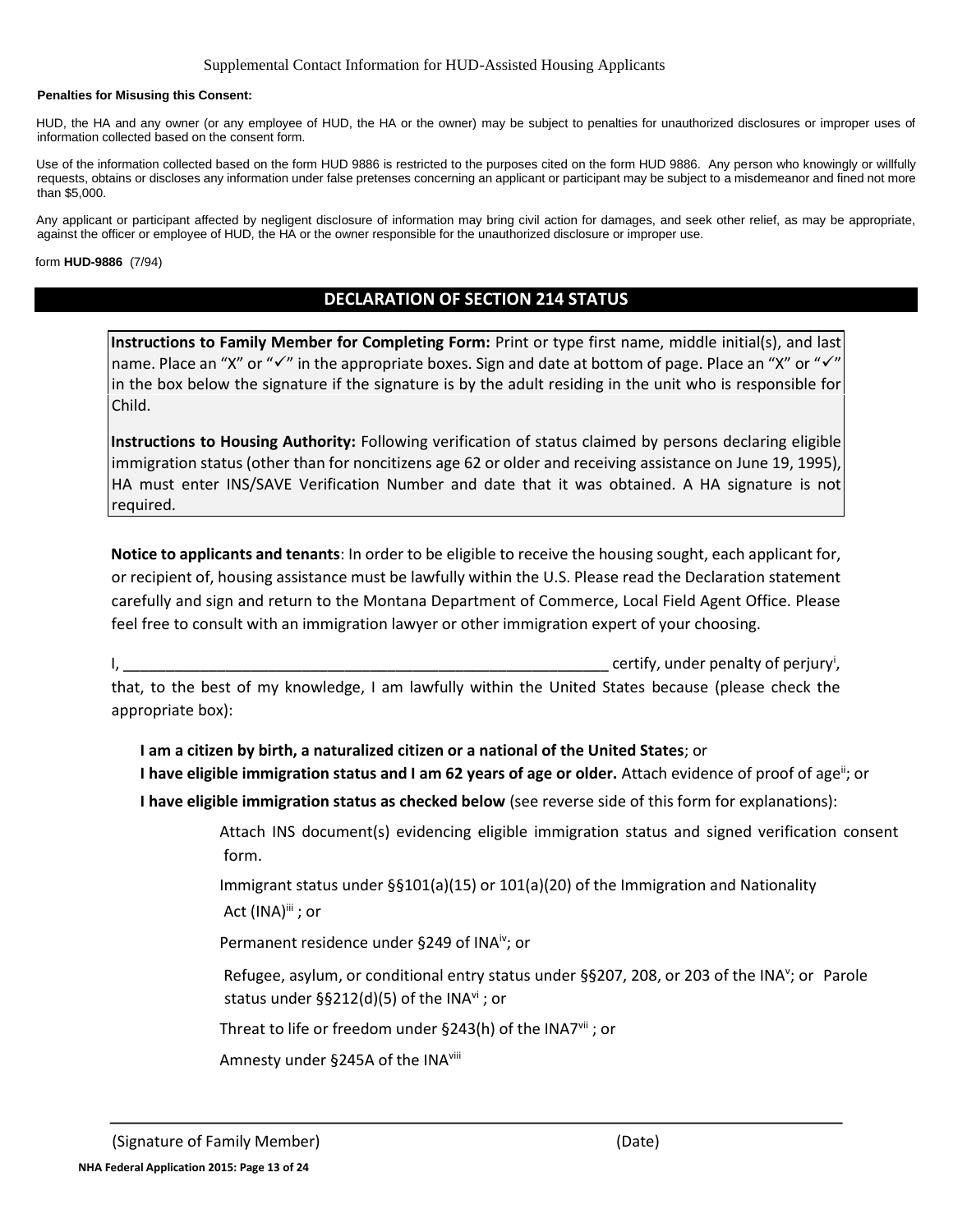### **Admissions Office | 21 Highland Circle, Suite 10| Needham, MA 02494 | (781) 444-3011**

 $\Box$  Check box if signature is of adult residing in the unit who is responsible for child named above.

*Continued on Next Page....*

### **VERIFICATION CONSENT FORM**

**WHO MUST SIGN**: In order to be eligible to receive housing assistance, each noncitizen adult or child applying for, or currently receiving housing assistance, must be lawfully within the U.S. Each adult member of the household 18 years of age and older must sign and complete the data as requested. For minor children under the age of 18, the responsible adult in the household must sign for the child(ren). Please read the below CONSENT information carefully, sign and return to the Housing Authority. You are free to consult with an immigration lawyer or other immigration expert of your choosing.

**CONSENT**: I consent to allow the **NEEDHAM HOUSING AUTHORITY** (NHA) to request and to obtain information from the Immigration and Naturalization Service (INS) for the purpose of verifying my eligibility and level of benefits under HUD's assisted housing programs. I understand that the HA cannot use it to delay, deny or terminate housing assistance because of the immigration status of a family member, except as provided in HUD regulations. In addition, I understand I must be given an opportunity to contest the determination with the INS or the HA, or both.

| Head of Household               | Alien # | Date Expires | Signature of Head of Household           |
|---------------------------------|---------|--------------|------------------------------------------|
|                                 |         |              |                                          |
| Spouse/Co-Head                  | Alien # | Date Expires | Signature of Spouse/Co-head              |
|                                 |         |              |                                          |
| Adult Household Member 1        | Alien # | Date Expires | Signature of Adult Household Member 1    |
|                                 |         |              |                                          |
| <b>Adult Household Member 2</b> | Alien # | Date Expires | Signature of Adult Household Member 2    |
|                                 |         |              |                                          |
| Minor under age 18              | Alien # | Date Expires | Signature of Adult Responsible for Child |
|                                 |         |              |                                          |
| Minor under age 18              | Alien # | Date Expires | Signature of Adult Responsible for Child |
|                                 |         |              |                                          |
| Minor under age 18              | Alien # | Date Expires | Signature of Adult Responsible for Child |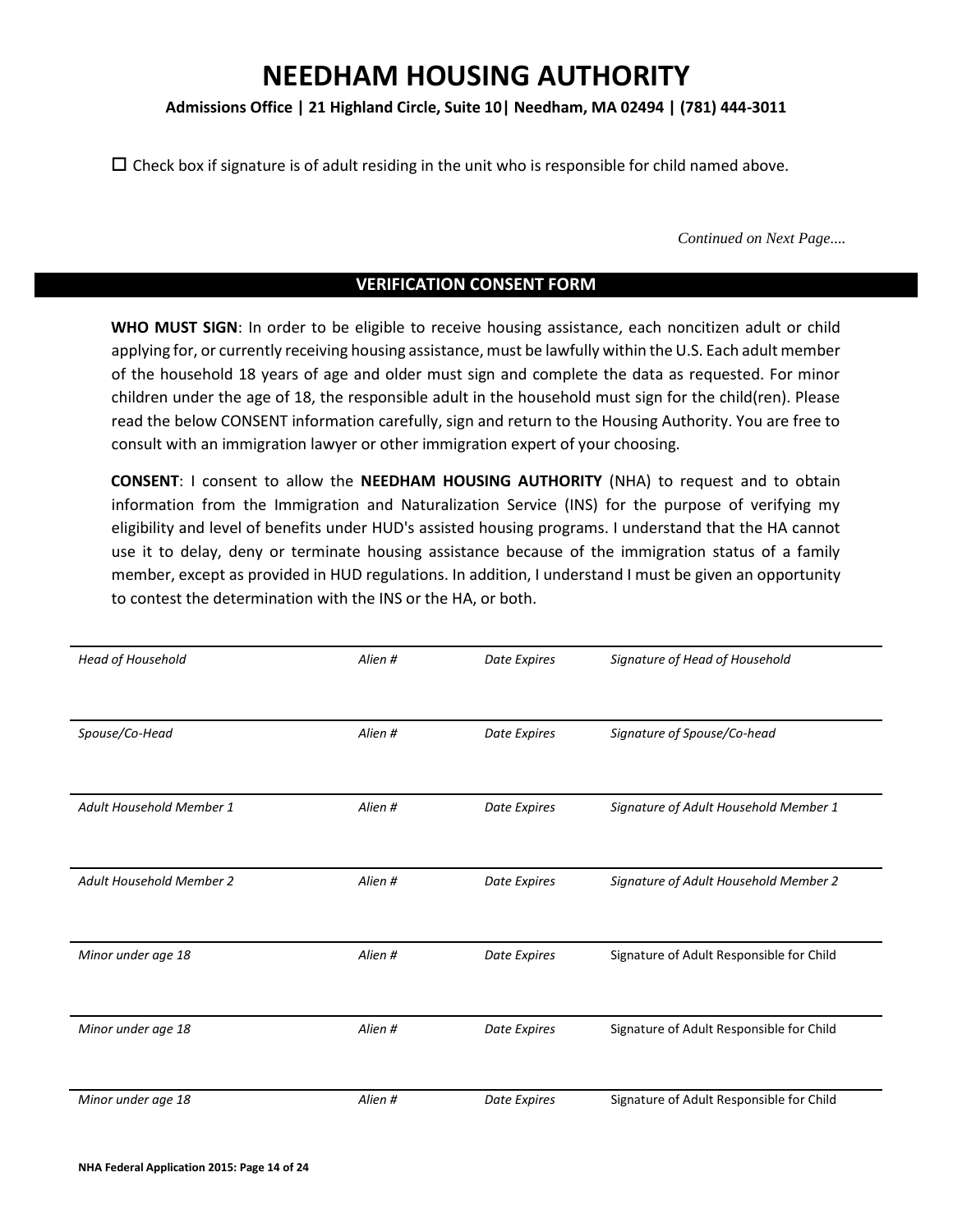*Minor under age 18 Alien # Date Expires* Signature of Adult Responsible for Child

**Privacy Act Statement**: The information on this form is being collected by the NEEDHAM HOUSING AUTHORITY to determine the applicant's or tenant's eligibility for housing assistance. The NHA may release this information, without responsibility for the further use or transmission of the evidence by the entity receiving it to: (1) the Department of Housing and Urban Development (HUD) as required by HUD; and (2) to the Immigration and Naturalization Service (INS) for purposes of verification of the immigration status of each individual and not for any other purpose.

*Continued on Next Page....*

# **LISTING OF NON-CONTENDING FAMILY MEMBERS**

**PENALTIES FOR MISUSING THIS CONSENT** The Department of Housing and Urban Development (HUD), the Housing Authority (HA) and any owner (or any employee of HUD, the HA or the owner) may be subject to penalties for unauthorized disclosures or improper uses of information collected based on the consent form.

Use of the information collected on the consent form is restricted to the purposes cited on the form. Any person who knowingly or willfully requests, obtains or discloses any information under false pretenses concerning an applicant or participant may be subject to a misdemeanor and fined not more than \$5,000. Any applicant or participant affected by negligent disclosure of information may bring civil action for damages and seek other relief, as may be appropriate, against the officer or employee of HUD, the HA or the owner responsible for the unauthorized disclosure or improper use.

I, \_\_\_\_\_\_\_\_\_\_\_\_\_\_\_\_\_\_\_\_\_\_\_\_\_\_\_\_\_\_\_\_\_\_\_\_\_ certify, under penalty of perjuryix , that the persons listed below are members of my household. Each person listed below has elected not to contend that he or she has eligible immigration status.

> \_\_\_\_\_\_\_\_\_\_\_\_\_\_\_\_\_\_\_\_\_\_\_\_\_\_\_\_\_\_\_\_\_\_\_ (First Name, Middle Initial(s), Last Name)

> \_\_\_\_\_\_\_\_\_\_\_\_\_\_\_\_\_\_\_\_\_\_\_\_\_\_\_\_\_\_\_\_\_\_\_ (First Name, Middle Initial(s), Last Name)

> \_\_\_\_\_\_\_\_\_\_\_\_\_\_\_\_\_\_\_\_\_\_\_\_\_\_\_\_\_\_\_\_\_\_\_ (First Name, Middle Initial(s), Last Name)

> \_\_\_\_\_\_\_\_\_\_\_\_\_\_\_\_\_\_\_\_\_\_\_\_\_\_\_\_\_\_\_\_\_\_\_ (First Name, Middle Initial(s), Last Name)

> > \_\_\_\_\_\_\_\_\_\_\_\_\_\_\_\_\_\_\_\_\_\_\_\_\_\_\_\_\_\_\_\_\_\_\_\_\_\_\_\_\_\_\_\_ \_\_\_\_\_\_\_\_\_\_\_\_\_ (Signature

of Head of Household or Spouse) (Date)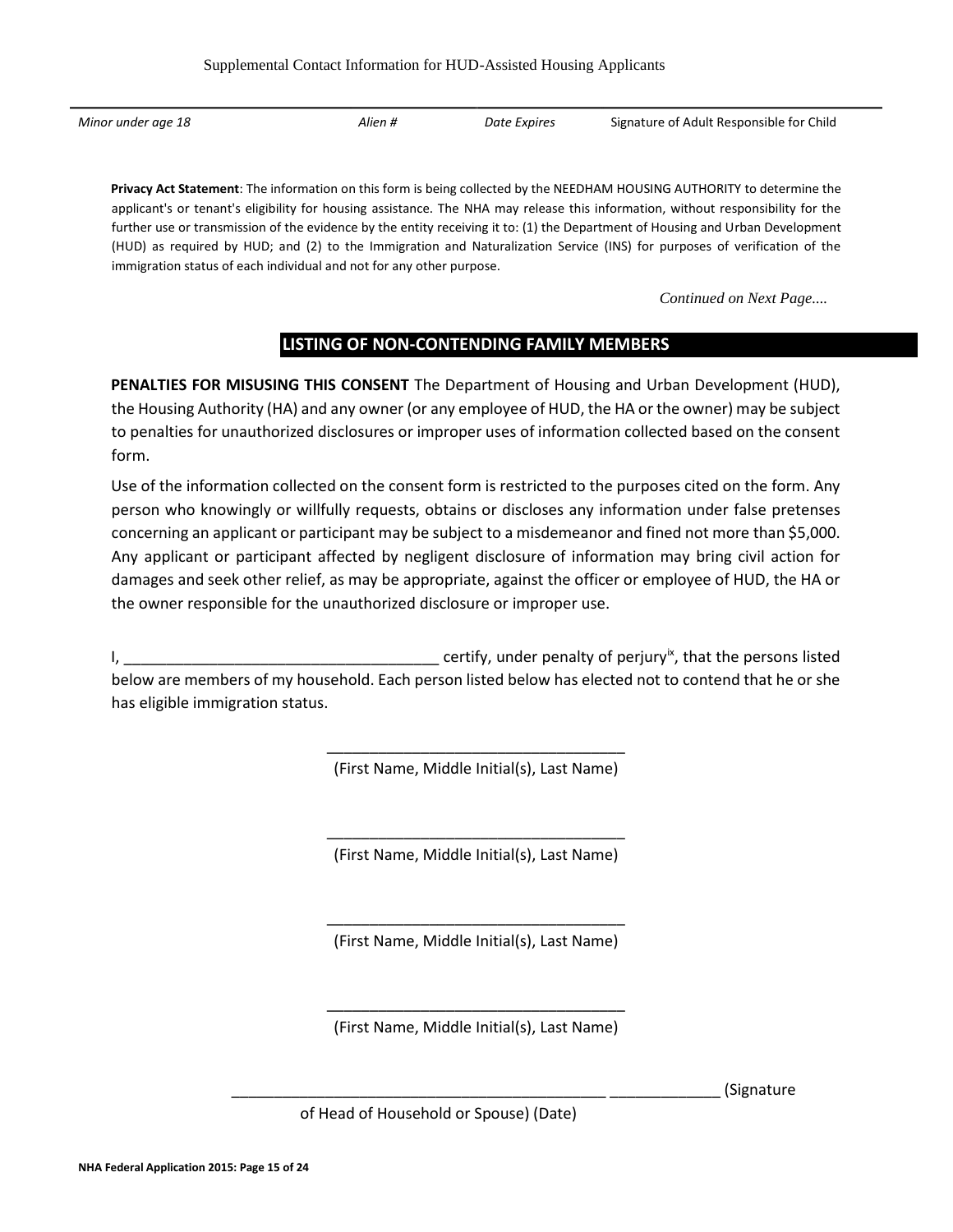### **Admissions Office | 21 Highland Circle, Suite 10| Needham, MA 02494 | (781) 444-3011**

**Instructions:** If one or more members of a family elect not to contend that he or she has eligible immigration status and the other members of the family establish their citizenship or eligible immigration status, the family may be considered for assistance despite the fact that no declaration or documentation of eligible immigration status is submitted by one or more members of the family. The family, however, must identify to the PHA the family member(s) who will elect not to contend that he or she has eligible immigration status. In the space(s) provided above, type or print the names of the family members who elect not to contend that he or she has eligible immigration status. Listed members of the family do not sign above. However, the Head of Household or Spouse must sign and date the form in the space provided.

### **ENDNOTES**

i

iv

ix

Warning: 18 U.S.C. 1001 provides, among other things, that whoever knowingly and willfully makes or uses a document or writing containing any false, fictitious, or fraudulent statement or entry, in any matter within the jurisdiction of any department or agency of the United States, shall be fined not more than \$10,000, imprisoned for not more than five years, or both.

The following footnotes pertain to noncitizens who declare eligible immigration status in one of the following categories: ii

Eligible immigration status and 62 years of age or older. For noncitizens who are 62 years of age or older or who will be 62 years of age or older and receiving assistance under a Section 214 covered program on June 19, 1995. If you are eligible and elect to select this category, you must include a document providing evidence of proof of age. No further documentation of eligible immigration status is required. iii

Immigrant status under §§101(a)(15) or 101(a)(20) of INA. A noncitizen lawfully admitted for permanent residence, as defined by §101(a)(20) of the Immigration and Nationality Act (INA), as an immigrant, as defined by §101(a)(15) of the INA (8 U.S.C. 1101(a)(20) and 1101(a)(15), respectively [immigrant status]. This category includes a noncitizen admitted under §§210 or 210A of the INA (8 U.S.C. 1160 or 1161), [special agricultural worker status], who has been granted lawful temporary resident status.

Permanent residence under §249 of INA. A noncitizen who entered the U.S. before January 1, 1972, or such later date as enacted by law, and has continuously maintained residence in the U.S. since then, and who is not ineligible for citizenship, but who is deemed to be lawfully admitted for permanent residence as a result of an exercise of discretion by the Attorney General under §249 of the INA (8 U.S.C. 1259) [amnesty granted under INA 249]. v

Refugee, asylum, or conditional entry status under §§207, 208, or 203 of INA. A noncitizen who is lawfully present in the U.S. pursuant to an admission under §207 of the INA (8 U.S.C. 1157) [refugee status]; pursuant to the granting of asylum (which has not been terminated) under §208 of the INA (U.S.C. 1153(a)(7)) before April 1, 1980, because of persecution or fear of persecution on account of race, religion, or political opinion or because of being uprooted by catastrophic national calamity [conditional entry status]. vi

Parole status under §212(d)(5) of INA. A noncitizen who is lawfully present in the U.S. as a result of an exercise of discretion by the Attorney General for emergent reasons or reasons deemed strictly in the public interest under §212(d)(5) of the INA (8 U.S.C. 1182(d)(5)) [parole status]. vii

Threat to life or freedom under §243(h) of INA. A noncitizen who is lawfully present if the U.S. as a result of the Attorney General's withholding deportation under §243(h) of the INA (8 U.S.C. 1253(h)) [threat to life or freedom]. viii

Amnesty under §245A of INA. A noncitizen lawfully admitted for temporary or permanent residence under §245A of the INA (8 U.S.C. 12555a) [amnesty granted under INA 245A].

Warning**:** 18 U.S.C. 1001 provides, among other things, that whoever knowingly and willfully makes or uses a document or writing containing any false, fictitious, or fraudulent statement or entry, in any matter within the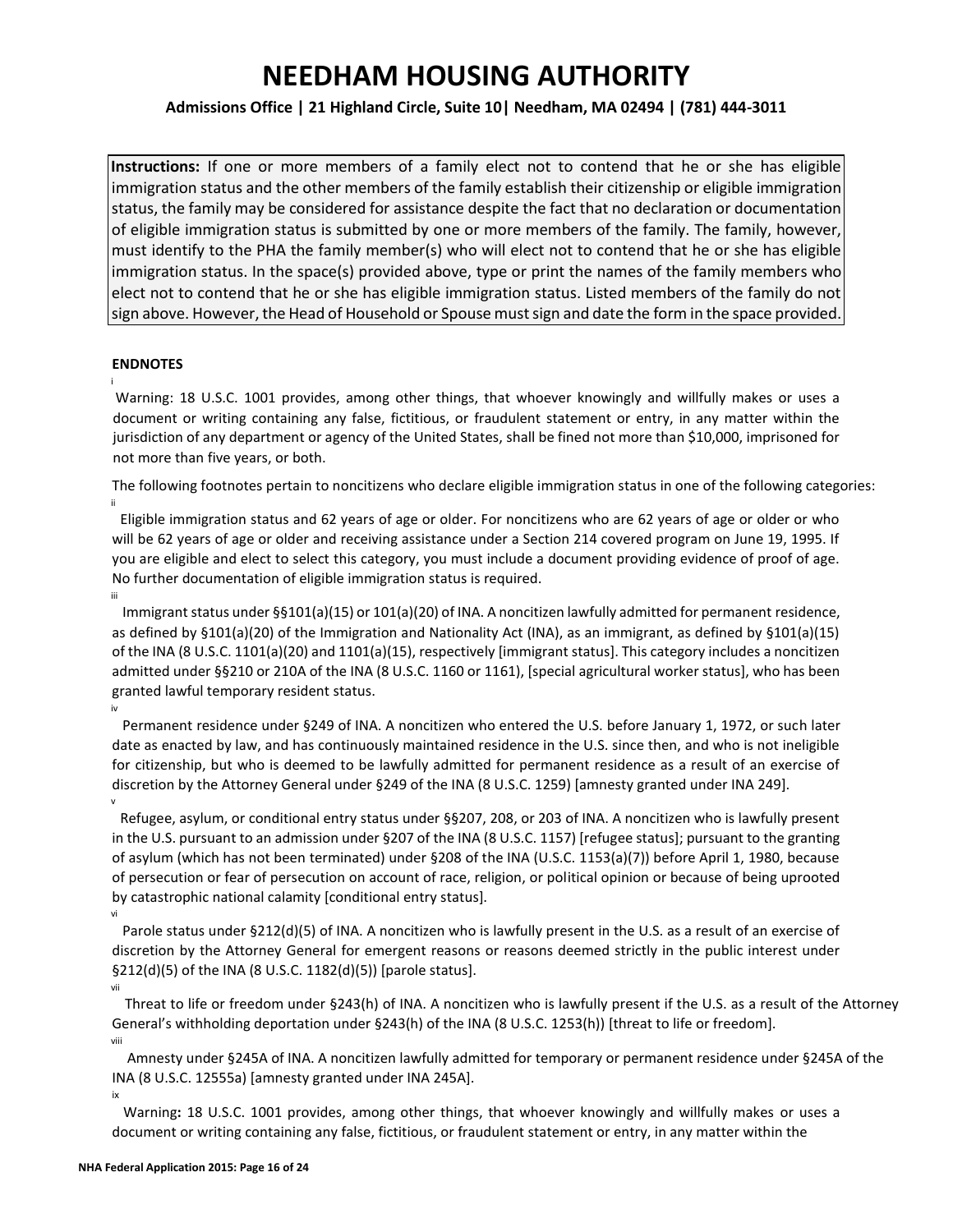# **AUTHORIZATION FOR RELEASE OF INFORMATION**

In order to process my application for public housing, I understand that it is necessary for the NEEDHAM HOUSING AUTHORITY(NHA) Admissions Office to contact various individuals, agencies, businesses, medical professionals, hospitals, employers, schools, and other entities to obtain information for the purposes of eligibility and suitability screening.

I understand that any information I disclose may be discussed with these same individuals and organizations, when appropriate, for the purpose of processing my application. I authorize NHA Admissions Office to obtain information regarding my eligibility for housing from the sources listed below:

Anti-Poverty Agencies Apartment Complexes Cape Organization for the Rights of the Disabled (CORD) Client Assistance Programs Clubhouses Community Action Committee Community Developments Correctional Facilities Department of Mental Health Department of Mental Retardation Department of Public Health Department of Transitional Services Division of Employment and Training Drug and Alcohol Clinic and Programs DSS and Children's Services Employers Hospitals, public and private Housing Assistance Programs

Housing Authorities Human Services Agencies Independent Living Centers Interfaith Councils Landlords Law offices, public and private Legal Services MA Commission for the Blind MA Commission for the Deaf and Hard of Hearing MA Rehabilitation Commission Mental Health Centers, public and private Motel, Hotel owners Nursing Homes Outreach Organizations Psychiatrists, Psychologists, Physicians, and other health care professionals Real Estate Professionals

Real Estate Property Managers Recovery Facilities and Housing Rehabilitation Facilities Rented Homes Salvation Army including Hospitality Overnight Program Schools and Colleges, public and private Shelters Sober Houses Social Security Administrations Statewide Head Injury Programs and Support Systems Subsidized Housing Veterans Administration Veterans Services Youth Programs Other (see below)

Exceptions or Additions to the above list:

| Applicant/Tenant Signature   | <b>Printed Name</b> | Date |
|------------------------------|---------------------|------|
| NHA Representative Signature | <b>Printed Name</b> | Date |

NHA may collect or disclose your information for screening purposes and/or to comply with legal and other obligations. By signing above, you allow NHA to collect information and to use or disclose as described in this release. You have the right to review information we collect and maintain about you. OMB Control # 2502-0581

Exp. (11/30/2015)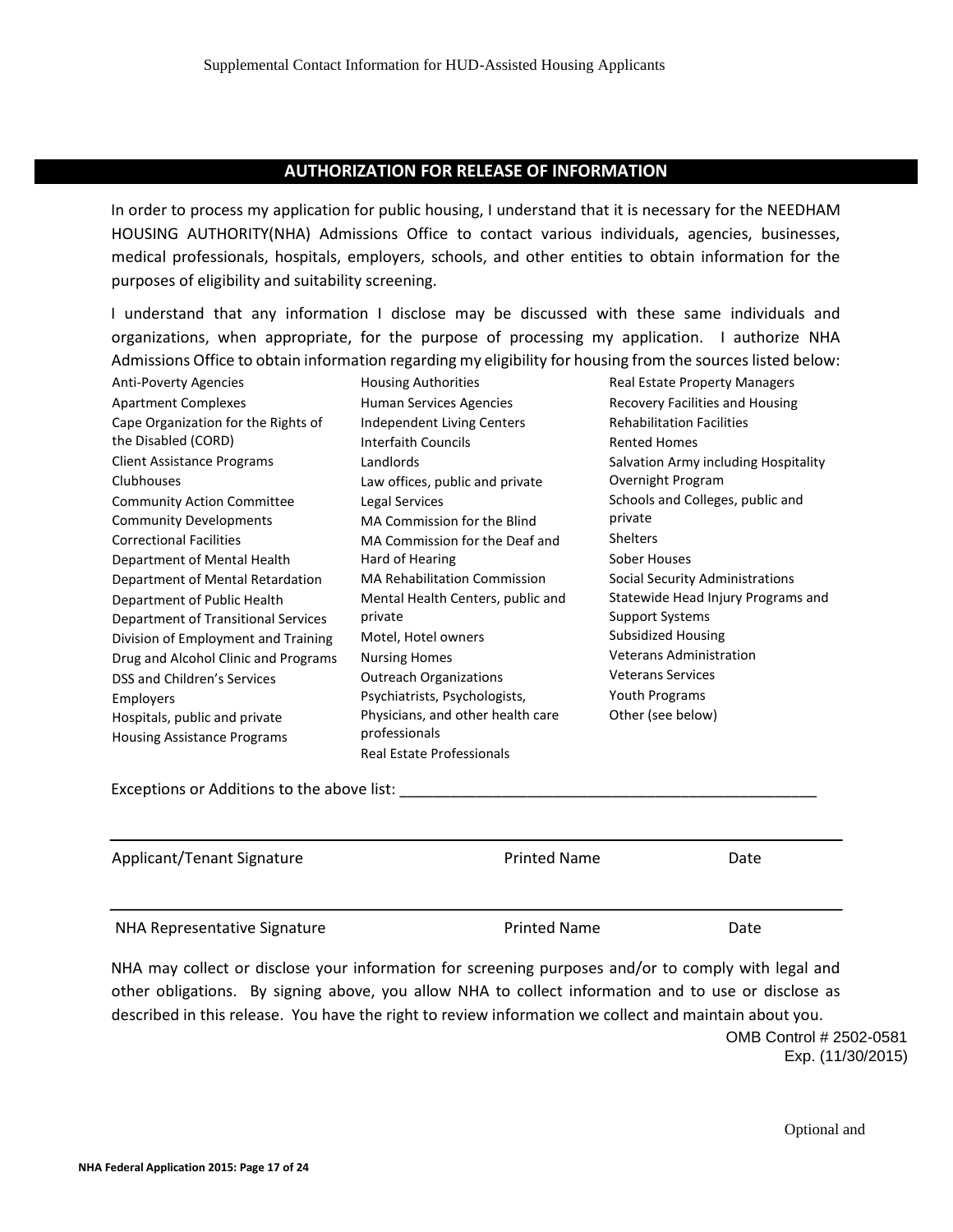**Admissions Office | 21 Highland Circle, Suite 10| Needham, MA 02494 | (781) 444-3011**

#### **SUPPLEMENT TO APPLICATION FOR FEDERALLY ASSISTED HOUSING**

This form is to be provided to each applicant for federally assisted housing

**Instructions: Optional Contact Person or Organization**: You have the right by law to include as part of your application for housing, the name, address, telephone number, and other relevant information of a family member, friend, or social, health, advocacy, or other organization. This contact information is for the purpose of identifying a person or organization that may be able to help in resolving any issues that may arise during your tenancy or to assist in providing any special care or services you may require. **You may update, remove, or change the information you provide on this form at any time.** You are not required to provide this contact information, but if you choose to do so, please include the relevant information on this form.

| Check this box if you choose not to provide the contact information.                                                                                                                                                                                                                                                                                                                                                                                                                                                                                                                                                                                                                                                                                                                                                           |                       |      |
|--------------------------------------------------------------------------------------------------------------------------------------------------------------------------------------------------------------------------------------------------------------------------------------------------------------------------------------------------------------------------------------------------------------------------------------------------------------------------------------------------------------------------------------------------------------------------------------------------------------------------------------------------------------------------------------------------------------------------------------------------------------------------------------------------------------------------------|-----------------------|------|
| <b>Applicant Name:</b>                                                                                                                                                                                                                                                                                                                                                                                                                                                                                                                                                                                                                                                                                                                                                                                                         |                       |      |
| <b>Mailing Address:</b>                                                                                                                                                                                                                                                                                                                                                                                                                                                                                                                                                                                                                                                                                                                                                                                                        |                       |      |
| <b>Telephone No:</b>                                                                                                                                                                                                                                                                                                                                                                                                                                                                                                                                                                                                                                                                                                                                                                                                           | <b>Cell Phone No:</b> |      |
| <b>Name of Additional Contact Person or Organization:</b>                                                                                                                                                                                                                                                                                                                                                                                                                                                                                                                                                                                                                                                                                                                                                                      |                       |      |
| <b>Address:</b>                                                                                                                                                                                                                                                                                                                                                                                                                                                                                                                                                                                                                                                                                                                                                                                                                |                       |      |
| <b>Telephone No:</b>                                                                                                                                                                                                                                                                                                                                                                                                                                                                                                                                                                                                                                                                                                                                                                                                           | <b>Cell Phone No:</b> |      |
| E-Mail Address (if applicable):                                                                                                                                                                                                                                                                                                                                                                                                                                                                                                                                                                                                                                                                                                                                                                                                |                       |      |
| <b>Relationship to Applicant:</b>                                                                                                                                                                                                                                                                                                                                                                                                                                                                                                                                                                                                                                                                                                                                                                                              |                       |      |
| <b>Reason for Contact:</b> (Check all that apply)<br><b>Emergency Assist with Recertification Process</b><br>Unable to contact you Change in lease terms<br>Termination of rental assistance Change in house<br>Eviction from unit Other:<br>Late payment of rent<br><b>Commitment of Housing Authority or Owner:</b> If you are approved for housing, this information will be kept as part of your tenant file. If issues<br>arise during your tenancy or if you require any services or special care, we may contact the person or organization you listed to assist in resolving the<br>issues or in providing any services or special care to you.                                                                                                                                                                        | rules                 |      |
| Confidentiality Statement: The information provided on this form is confidential and will not be disclosed to anyone except as permitted by the<br>applicant or applicable law.                                                                                                                                                                                                                                                                                                                                                                                                                                                                                                                                                                                                                                                |                       |      |
| Legal Notification: Section 644 of the Housing and Community Development Act of 1992 (Public Law 102-550, approved October 28, 1992)<br>requires each applicant for federally assisted housing to be offered the option of providing information regarding an additional contact person or<br>organization. By accepting the applicant's application, the housing provider agrees to comply with the non-discrimination and equal opportunity<br>requirements of 24 CFR section 5.105, including the prohibitions on discrimination in admission to or participation in federally assisted housing<br>programs on the basis of race, color, religion, national origin, sex, disability, and familial status under the Fair Housing Act, and the prohibition on<br>age discrimination under the Age Discrimination Act of 1975. |                       |      |
|                                                                                                                                                                                                                                                                                                                                                                                                                                                                                                                                                                                                                                                                                                                                                                                                                                |                       |      |
| <b>Signature of Applicant</b>                                                                                                                                                                                                                                                                                                                                                                                                                                                                                                                                                                                                                                                                                                                                                                                                  |                       | Date |

The information collection requirements contained in this form were submitted to the Office of Management and Budget (OMB) under the Paperwork Reduction Act of 1995 (44 U.S.C. 3501-3520). The public reporting burden is estimated at 15 minutes per response, including the time for reviewing instructions, searching existing data sources, gathering and maintaining the data needed, and completing and reviewing the collection of information. Section 644 of the Housing and Community Development Act of 1992 (42 U.S.C. 13604) imposed on HUD the obligation to require housing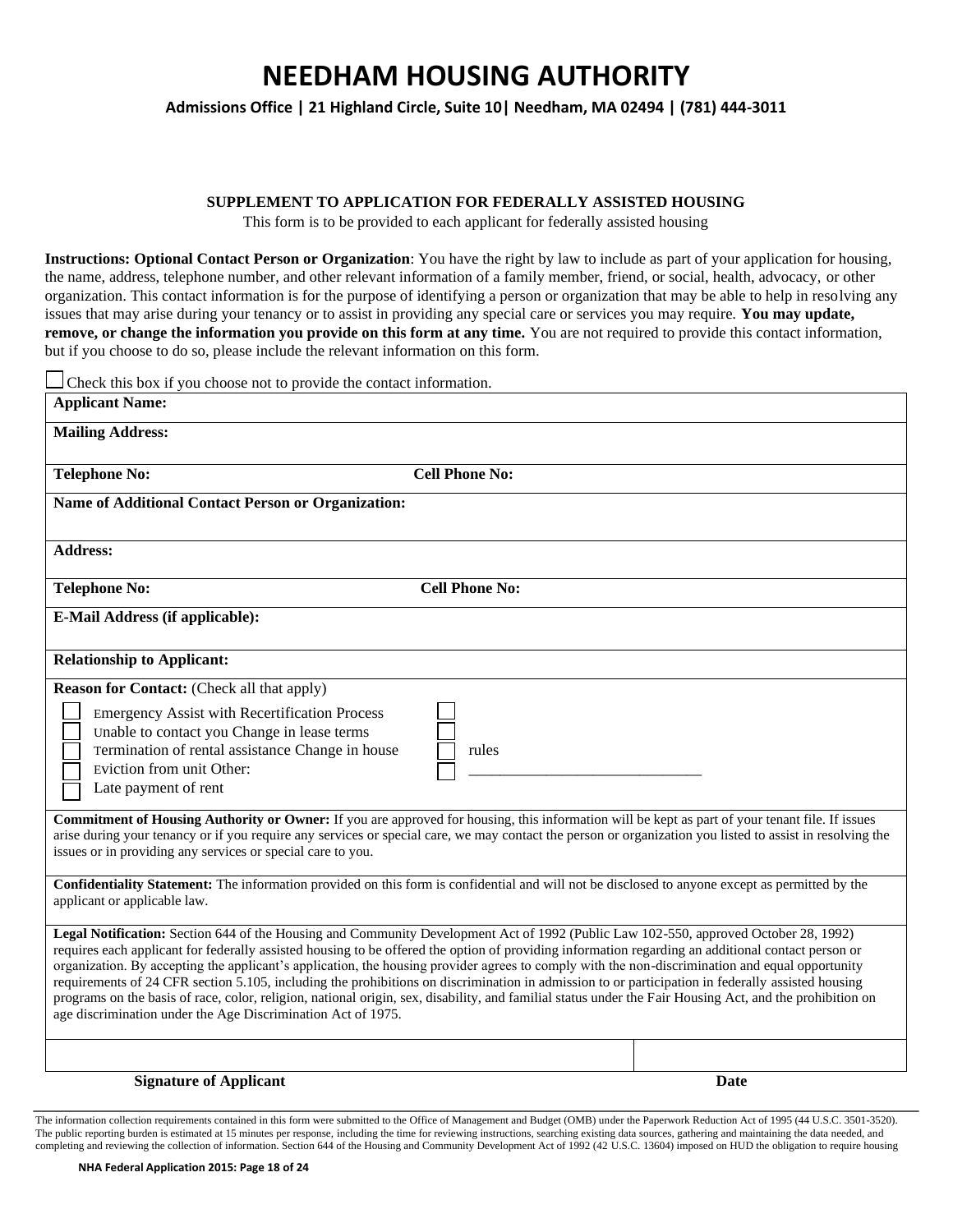### Supplemental Contact Information for HUD-Assisted Housing Applicants

providers participating in HUD's assisted housing programs to provide any individual or family applying for occupancy in HUD-assisted housing with the option to include in the application for occupancy the name, address, telephone number, and other relevant information of a family member, friend, or person associated with a social, health, advocacy, or similar organization. The objective of providing such information is to facilitate contact by the housing provider with the person or organization identified by the tenant to assist in providing any delivery of services or special care to the tenant and assist with resolving any tenancy issues arising during the tenancy of such tenant. This supplemental application information is to be maintained by the housing provider and maintained as confidential information. Providing the information is basic to the operations of the HUD Assisted-Housing Program and is voluntary. It supports statutory requirements and program and management controls that prevent fraud, waste and mismanagement. In accordance with the Paperwork Reduction Act, an agency may not conduct or sponsor, and a person is not required to respond to, a collection of information, unless the collection displays a currently valid OMB control number.

Privacy Statement: Public Law 102-550, authorizes the Department of Housing and Urban Development (HUD) to collect all the information (except the Social Security Number (SSN)) which will be used by HUD to protect disbursement data from fraudulent actions.

# **VIOLENCE, DATING VIOLENCE, and Urban Development Exp. (07/31/2017) SEXUAL ASSAULT, OR STALKING Office of Public and Indian Housing**

**CERTIFICATION OF DOMESTIC U.S. Department of Housing OMB Approval No. 2577-0249** 

Form **HUD- 92006** (05/09)

**Purpose of Form:** The Violence Against Women Reauthorization Act of 2013 ("VAWA") protects qualified tenants, participants, and applicants, and affiliated individuals, who are victims of domestic violence, dating violence, sexual assault, or stalking from being denied housing assistance, evicted, or terminated from housing assistance based on acts of such violence against them.

**Use of Form:** This is an optional form. A PHA, owner or manager presented with a claim for continued or initial tenancy or assistance based on status as a victim of domestic violence, dating violence, sexual assault, or stalking (herein referred to as "Victim") has the option to request that the victim document or provide written evidence to demonstrate that the violence occurred. The Victim has the option of either submitting this form or submitting third-party documentation, such as:

(1) A record of a Federal, State, tribal, territorial, or local law enforcement agency (e.g. police), court, or administrative agency; or (2) Documentation signed by the Victim and signed by an employee, agent or volunteer of a victim service provider, an attorney, a medical professional, or a mental health professional from whom the Victim has sought assistance relating to domestic violence, dating violence, sexual assault, or stalking, or the effects of abuse, in which the professional attests under penalty of perjury (28 U.S.C. 1746) that he or she believes that the incident of domestic violence, dating violence, sexual assault, or stalking is grounds for protection under 24 Code of Federal Regulations (CFR) § 5.2005 or 24 CFR § 5.2009.

If this form is used by the Victim, the Victim must complete and submit it within 14 business days of receiving it from the PHA, owner or manager. This form must be returned to the person and address specified in the written request for the certification. If the Victim does not complete and return this form (or provide third-party verification) by the 14th business day or by an extension of the date provided by the PHA, manager or owner, the Victim cannot be assured s/he will receive VAWA protections.

If the Victim submits this form or third-party documentation as listed above, the PHA, owner or manager cannot require any additional evidence from the Victim.

**Confidentiality:** All information provided to a PHA, owner or manager concerning the incident(s) of domestic violence, dating violence, sexual assault, or stalking relating to the Victim (including the fact that an individual is a victim of domestic violence, dating violence, sexual assault, or stalking) shall be kept confidential by the PHA, owner or manager, and such information shall not be entered into any shared database. Employees of the PHA, owner, or manager are not to have access to these details unless to afford or reject VAWA protections to the Victim; and may not disclose this information to any other entity or individual, except to the extent that disclosure is: (i) requested or consented to by the Victim in writing; (ii) required for use in an eviction proceeding; or (iii) otherwise required by applicable law.

 $\_$  ,  $\_$  ,  $\_$  ,  $\_$  ,  $\_$  ,  $\_$  ,  $\_$  ,  $\_$  ,  $\_$  ,  $\_$  ,  $\_$  ,  $\_$  ,  $\_$  ,  $\_$  ,  $\_$  ,  $\_$  ,  $\_$  ,  $\_$  ,  $\_$  ,  $\_$  ,  $\_$  ,  $\_$  ,  $\_$  ,  $\_$  ,  $\_$  ,  $\_$  ,  $\_$  ,  $\_$  ,  $\_$  ,  $\_$  ,  $\_$  ,  $\_$  ,  $\_$  ,  $\_$  ,  $\_$  ,  $\_$  ,  $\_$  ,

### **TO BE COMPLETED BY THE VICTIM OF DOMESTIC VIOLENCE, DATING VIOLENCE, SEXUAL ASSAULT, OR STALKING:**

**Date Written Request Received by Victim:** \_\_\_\_\_\_\_\_\_\_\_\_\_\_\_\_\_\_\_\_\_\_\_\_\_\_\_\_\_\_\_\_\_\_\_\_\_\_\_\_\_\_\_\_\_\_\_\_\_\_\_\_\_\_\_\_\_

Name of Victim:

**Names of Other Family Members Listed on the Lease: \_\_\_\_\_\_\_\_\_\_\_\_\_\_\_\_\_\_\_\_\_\_\_\_\_\_\_\_\_\_\_\_\_\_\_\_\_\_\_\_\_\_\_\_\_\_\_**

#### Name of the Perpetrator\*: \_

**\*Note:** The Victim is required to provide the name of the perpetrator only if the name of the perpetrator is safe to provide, and is known to the victim.

**\_\_\_\_\_\_\_\_\_\_\_\_\_\_\_\_\_\_\_\_\_\_\_\_\_\_\_\_\_\_\_\_\_\_\_\_\_\_\_\_\_\_\_\_\_\_\_\_\_\_\_\_\_\_\_\_\_\_\_\_\_\_\_\_\_\_\_\_\_\_\_\_\_\_\_\_\_\_\_\_\_\_\_\_\_\_\_\_\_\_\_\_\_\_**

**\_\_\_\_\_\_\_\_\_\_\_\_\_\_\_\_\_\_\_\_\_\_\_\_\_\_\_\_\_\_\_\_\_\_\_\_\_\_\_\_\_\_\_\_\_\_\_\_\_\_\_\_\_\_\_\_\_\_\_\_\_\_\_\_\_\_\_\_\_\_\_\_\_\_\_\_\_\_\_\_\_\_\_\_\_\_\_\_\_\_\_\_\_\_**

### **Perpetrator's Relationship to Victim: \_\_\_\_\_\_\_\_\_\_\_\_\_\_\_\_\_\_\_\_\_\_\_\_\_\_\_\_\_\_\_\_\_\_\_\_\_\_\_\_\_\_\_\_\_\_\_\_\_\_\_\_\_\_\_\_\_\_\_\_\_**

**Date(s) the Incident(s) of Domestic Violence, Dating Violence, Sexual Assault, or Stalking Occurred:\_\_\_\_\_\_\_\_\_\_\_\_\_\_\_\_\_\_ \_\_\_\_\_\_\_\_\_\_\_\_\_\_\_\_\_\_\_\_\_\_\_\_\_\_\_\_\_\_\_\_\_\_\_\_\_\_\_\_\_\_\_\_\_\_\_\_\_\_\_\_\_\_\_\_\_\_\_\_\_\_\_\_\_\_\_**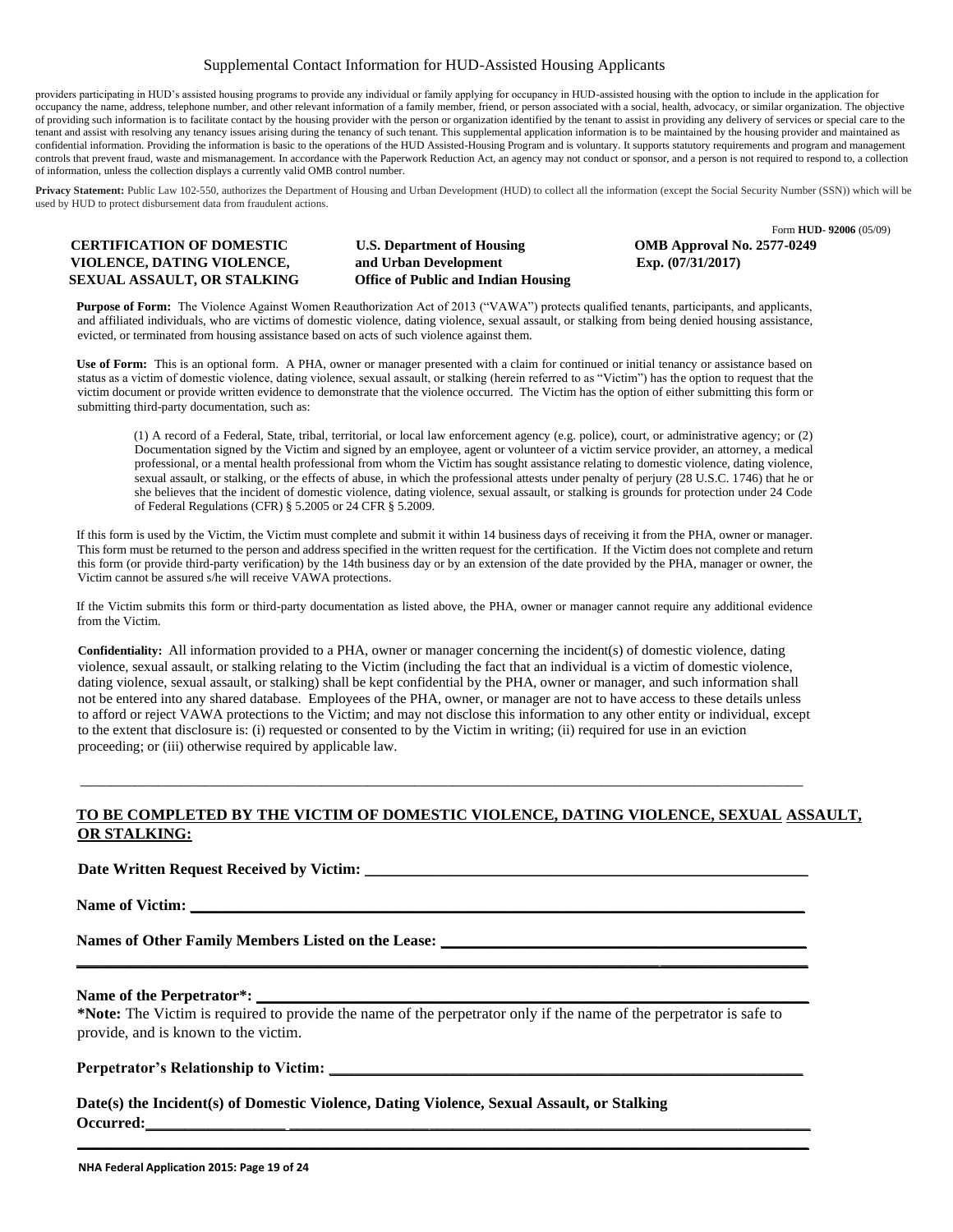**Admissions Office | 21 Highland Circle, Suite 10| Needham, MA 02494 | (781) 444-3011**

**Location of**  Incident(s):

Description of Incident(s) (This description may be used by the PHA, owner or manager for purposes of evicting the perpetrator. Please be as descriptive as possible.):

**\_\_\_\_\_\_\_\_\_\_\_\_\_\_\_\_\_\_\_\_\_\_\_\_\_\_\_\_\_\_\_\_\_\_\_\_\_\_\_\_\_\_\_\_\_\_\_\_\_\_\_\_\_\_\_\_\_\_\_\_\_\_\_\_\_\_\_\_\_\_\_\_\_\_\_\_\_\_\_\_\_\_\_\_\_\_\_\_\_\_\_\_\_\_**

[INSERT TEXT LINES HERE]

I hereby certify that the information that I have provided is true and correct and I believe that, based on the information I have provided, that I am a victim of domestic violence, dating violence, sexual assault or stalking. I acknowledge that submission of false information is a basis for denial of admission, termination of assistance, or eviction.

 $Signature$   $\longrightarrow$   $Expected on (Date)$   $\longrightarrow$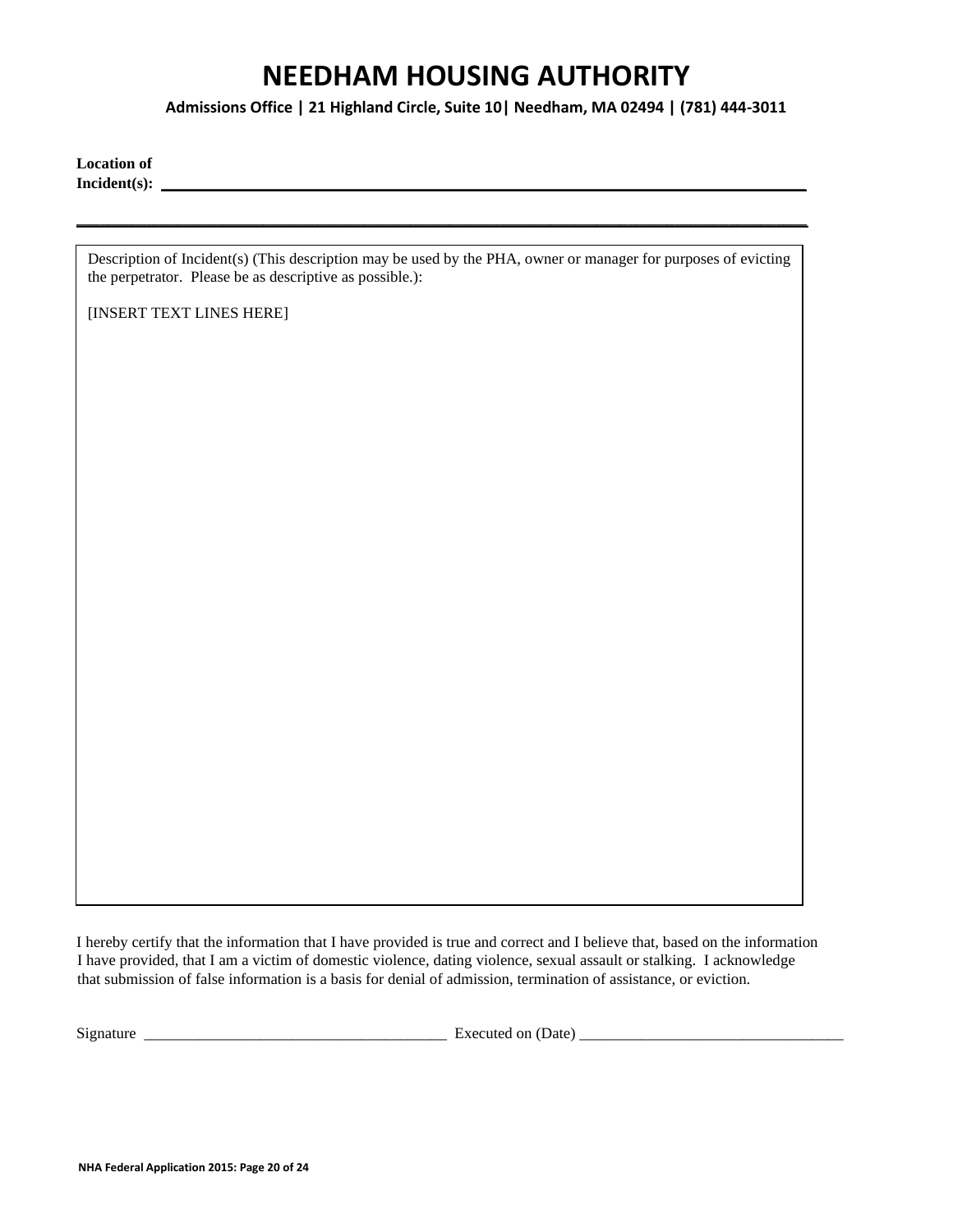#### Supplemental Contact Information for HUD-Assisted Housing Applicants

Public reporting burden for this collection of information is estimated to average 1 hour per response. This includes the time for collecting, reviewing, and reporting the data. Information provided is to be used by PHAs and Section 8 owners or managers to request a tenant to certify that the individual is a victim of domestic violence, dating violence or stalking. The information is subject to the confidentiality requirements of the HUD Reform Legislation. This agency may not collect this information, and you are not required to complete this form unless it displays a currently valid OMB control number.

#### **EXECUTIVE DIRECTOR**

#### **TELEPHONE (781) 444-3011 FAX (781) 444-1089**

### **NOTICE OF RIGHT TO REASONABLE ACCOMMODATION**

Dear Applicant/Tenant:

You may ask for a Reasonable Accommodation if you have a disability which causes you to need:

- A change in the rules or policies or services or how we do things that would give you an equal chance to live here and use the facilities or take part in programs on site,
- A change in your apartment or a special type of apartment that would give you an equal chance to live here and use the facilities or take part in programs on site,
- A change to some other part of the housing site that would give you an equal chance for you to live here and use the facilities or take part in programs on site,
- A change in the way we communicate with you or give you information.

If we know that you have a disability or you can show that you have a disability and if your request is reasonable - meaning it does not pose "an undue financial and administrative burden" (is not too expensive or too difficult to do) and does not require a fundamental change in the nature of the program - we will try to make the changes you request.

You can obtain a Reasonable Accommodation Request Form at **21 Highland Circle, Suite 10, Needham, MA 02494** or at any of NHA's Property Management Offices. All requests will be processed by the NHA's designated Reasonable Accommodations Coordinator. If you need help filling out your request or if you want to give us your request in some other way, we will help you.

We will give you an answer in 15 business days unless there is a problem getting the information we need or unless you agree to a longer time. We will let you know if we need more information or verification from you or if we would like to talk to you about other ways to meet your needs.

If your request is not approved, we will provide reasons for the denial and you can provide additional information if you think that will help.

**NOTE**: All information you provide will be kept confidential and be used only to help you have an equal opportunity to enjoy your housing and the common areas.



The NEEDHAM HOUSING AUTHORITY does not discriminate on the basis of race, color, religion, sex, national origin, ancestry, sexual orientation, age, familial status, veteran status, public assistance, genetic information, gender identity, disability, or any other class protected by state or local law, in the access to

its programs for employment, or in its activities, functions or services.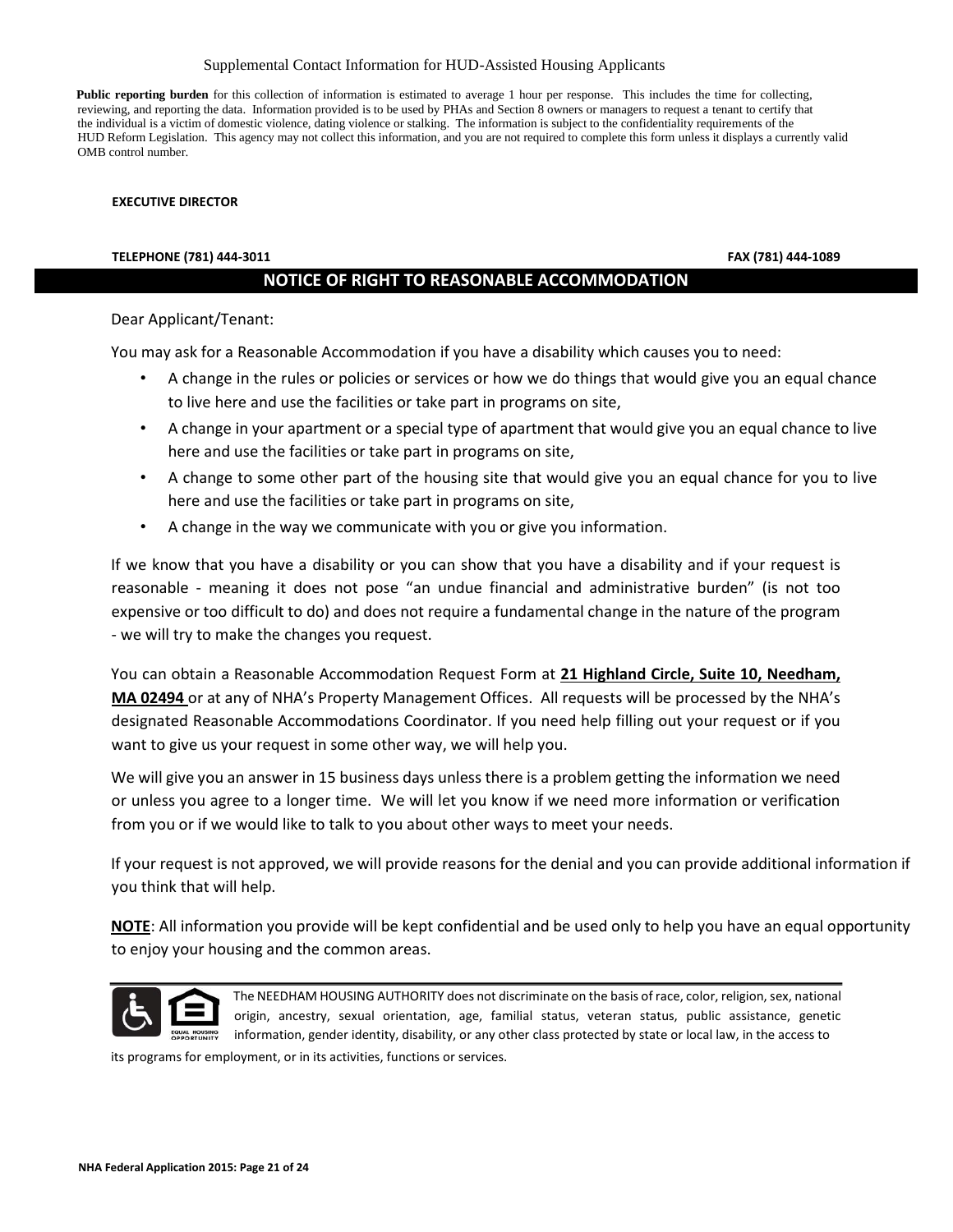**Admissions Office | 21 Highland Circle, Suite 10| Needham, MA 02494 | (781) 444-3011**

**FAX (781) 444-1089**

### **REQUEST FOR A REASONABLE ACCOMMODATION**

**Name of Applicant/Head of Household:** \_\_\_\_\_\_\_\_\_\_\_\_\_\_\_\_\_\_\_\_\_\_\_\_\_\_\_\_\_\_\_\_\_\_\_\_\_\_\_\_ **Address:** \_\_\_\_\_\_\_\_\_\_\_\_\_\_\_\_\_\_\_\_\_\_\_\_\_\_\_\_\_\_\_\_\_\_\_ **Phone:** \_\_\_\_\_\_\_\_\_\_\_\_\_\_\_\_\_\_\_\_\_\_\_\_\_\_\_

A **disability** is defined as: *A physical or mental impairment that substantially limits one or more major life activities; a record of having such an impairment; or being regarded as having such an impairment*.

1. The following member of my household has a disability as defined above:

Name: \_\_\_\_\_\_\_\_\_\_\_\_\_\_\_\_\_\_\_\_\_\_\_\_\_\_\_\_\_\_\_\_ Relationship to Head: \_\_\_\_\_\_\_\_\_\_\_\_\_\_\_\_\_\_\_\_\_

2. As a result of his/her/my disability I request the following change or changes so that the person listed can live here as easily or successfully as the other residents. Check the change(s) you need:

An apartment for people who have difficulty seeing well or who are blind.

An apartment for people who have difficulty hearing well or who are deaf.

An apartment designed to meet the physical needs of people who use wheelchairs or who have mobility impairment and need the features of an accessible apartment.

A regular apartment that has some things changed so I can use it. Please describe what needs to be changed.

\_\_\_\_\_\_\_\_\_\_\_\_\_\_\_\_\_\_\_\_\_\_\_\_\_\_\_\_\_\_\_\_\_\_\_\_\_\_\_\_\_\_\_\_\_\_\_\_\_\_\_\_\_\_\_\_\_\_\_\_\_\_\_\_\_\_\_\_\_\_\_\_\_\_

\_\_\_\_\_\_\_\_\_\_\_\_\_\_\_\_\_\_\_\_\_\_\_\_\_\_\_\_\_\_\_\_\_\_\_\_\_\_\_\_\_\_\_\_\_\_\_\_\_\_\_\_\_\_\_\_\_\_\_\_\_\_\_\_\_\_\_\_\_\_\_\_\_\_

A certain kind of parking space or a particular place where I need my space to be. Write what you need on the lines below.

\_\_\_\_\_\_\_\_\_\_\_\_\_\_\_\_\_\_\_\_\_\_\_\_\_\_\_\_\_\_\_\_\_\_\_\_\_\_\_\_\_\_\_\_\_\_\_\_\_\_\_\_\_\_\_\_\_\_\_\_\_\_\_\_\_\_\_\_\_\_\_\_\_\_

\_\_\_\_\_\_\_\_\_\_\_\_\_\_\_\_\_\_\_\_\_\_\_\_\_\_\_\_\_\_\_\_\_\_\_\_\_\_\_\_\_\_\_\_\_\_\_\_\_\_\_\_\_\_\_\_\_\_\_\_\_\_\_\_\_\_\_\_\_\_\_\_\_\_

### *Continued on next page...*

An assistance animal (an animal that helps me by doing things I cannot do or that are very hard for me to do or an animal that gives me emotional support that makes the symptoms or results of my disability better.)

A change in how we talk with you or give information to you. Please write the particular supports you need to enable us to communicate with you: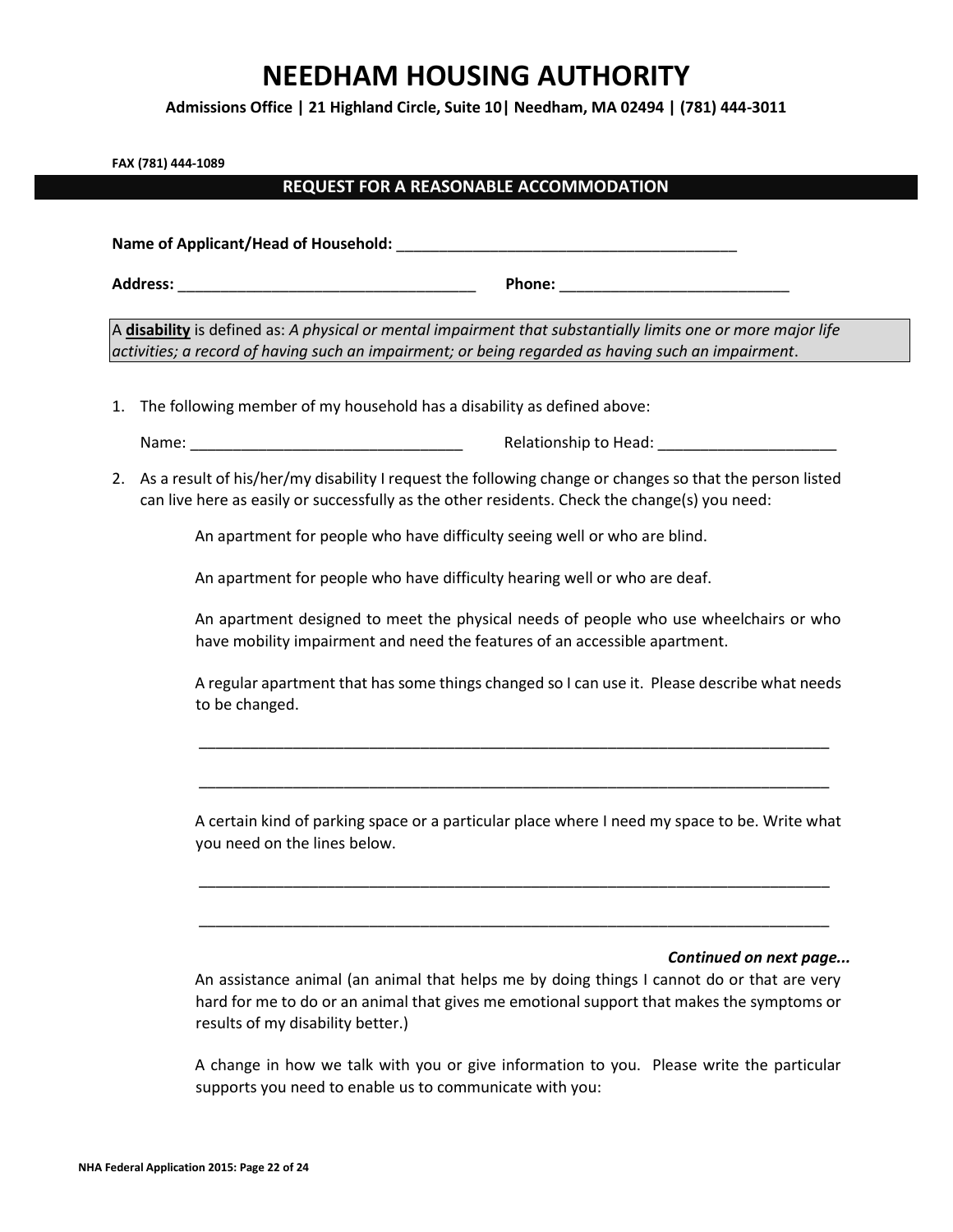| <u> 1989 - Johann John Harry Harry Harry Harry Harry Harry Harry Harry Harry Harry Harry Harry Harry Harry Harry</u>                                                                                                                |  |
|-------------------------------------------------------------------------------------------------------------------------------------------------------------------------------------------------------------------------------------|--|
| A change in a rule, services or policy. Write what you need below:                                                                                                                                                                  |  |
|                                                                                                                                                                                                                                     |  |
|                                                                                                                                                                                                                                     |  |
| Any other housing need you have because of a disability. Please write what you need on the<br>lines below:<br><u> 1989 - Johann Stoff, deutscher Stoff, der Stoff, der Stoff, der Stoff, der Stoff, der Stoff, der Stoff, der S</u> |  |
|                                                                                                                                                                                                                                     |  |
|                                                                                                                                                                                                                                     |  |
| Applicant/Tenant                                                                                                                                                                                                                    |  |
|                                                                                                                                                                                                                                     |  |

The following person is responsible for coordinating compliance with applicable non-discrimination requirements for the Needham Housing Authority:

**Name**: **Phone**: (781) 444-3011 **Fax:** (781) 444-1089 **E-mail**:



The NEEDHAM HOUSING AUTHORITY does not discriminate on the basis of race, color, religion, sex, national origin, ancestry, sexual orientation, age, familial status, veteran status, public assistance, genetic **EQUAL FOR THE INTERT IDENTIFY** information, gender identity, disability, or any other class protected by state or local law, in the access to its programs for employment, or in its activities, functions or services.

**ANGIE MEDEIROS EXECUTIVE DIRECTOR**

**TELEPHONE (781) 444-3011 FAX (781) 444-1089**